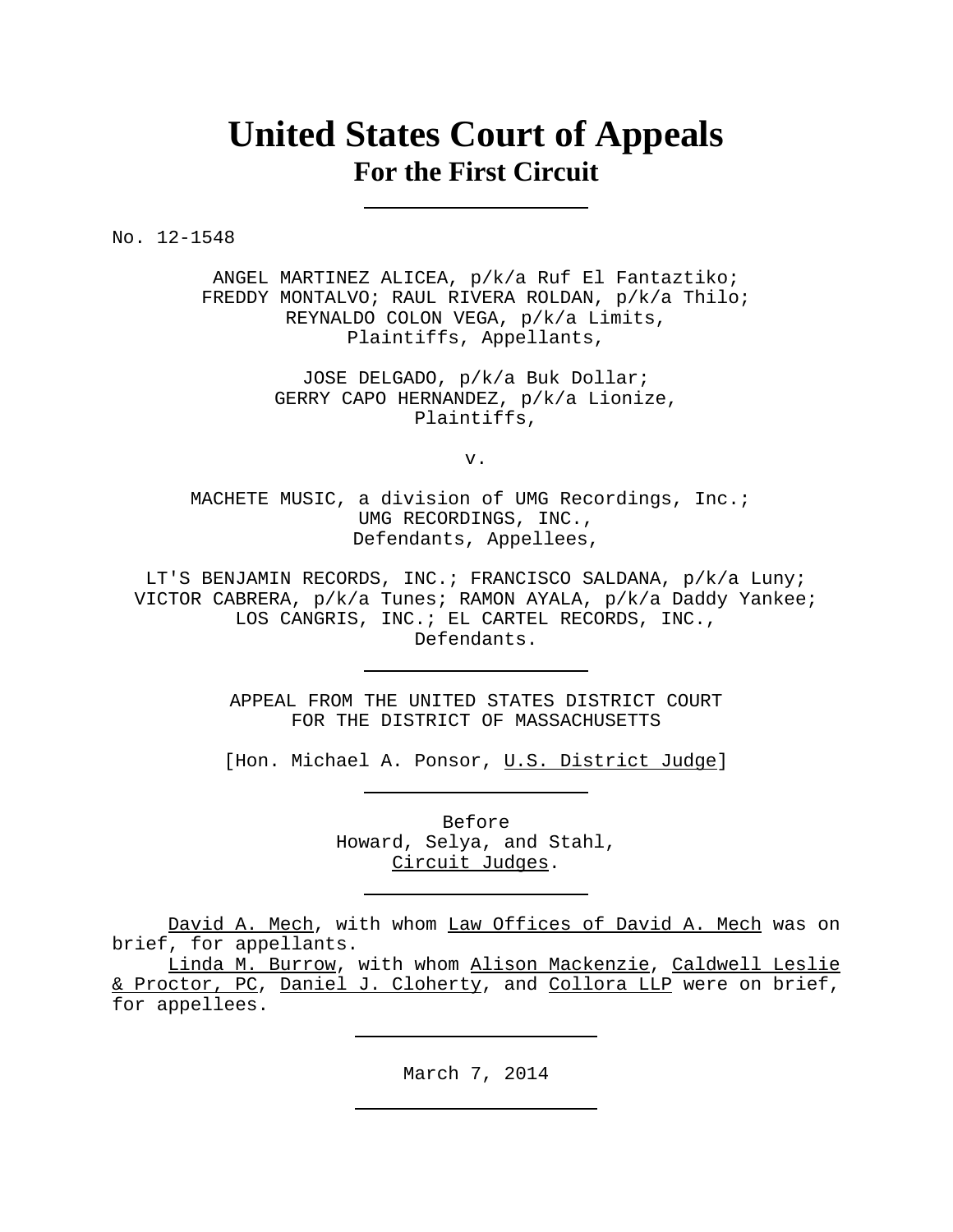**HOWARD, Circuit Judge**. Over a century ago, Mark Twain lamented that "[o]nly one thing is impossible for God: to find any sense in any copyright law on the planet." Mark Twain, The Complete Works of Mark Twain: Mark Twain's Notebook 381 (Albert Bigelow Paine ed., 1935). We fear that Twain's deity would fare little better with the tangled skein of copyright and contractual claims presented by the plaintiffs in this case. Confining our inquiry to the arguments seasonably raised before the district court and to the factual background at the time of summary judgment, we conclude that the district court did not err in granting the defendants' motion for summary judgment and denying the plaintiffs' subsequent motion for reconsideration.

## **I.**

The plaintiffs Angel Martinez Alicea ("Martinez"), Freddy Montalvo, Raul Rivera Roldan ("Rivera"), and Reynaldo Colon Vega ("Colon") are Massachusetts-based producers of "reggaeton" music, a musical genre originating in Puerto Rico and boasting such diverse origins as reggae, hip hop, salsa, and meringue. $^{\rm l}$  - This lawsuit concerns seven songs ultimately released on an album distributed by the defendants, allegedly infringing upon the

<sup>&</sup>lt;sup>1</sup>Two additional plaintiffs, Jose Delgado and Gerry Capo Hernandez, were previously dismissed from the case.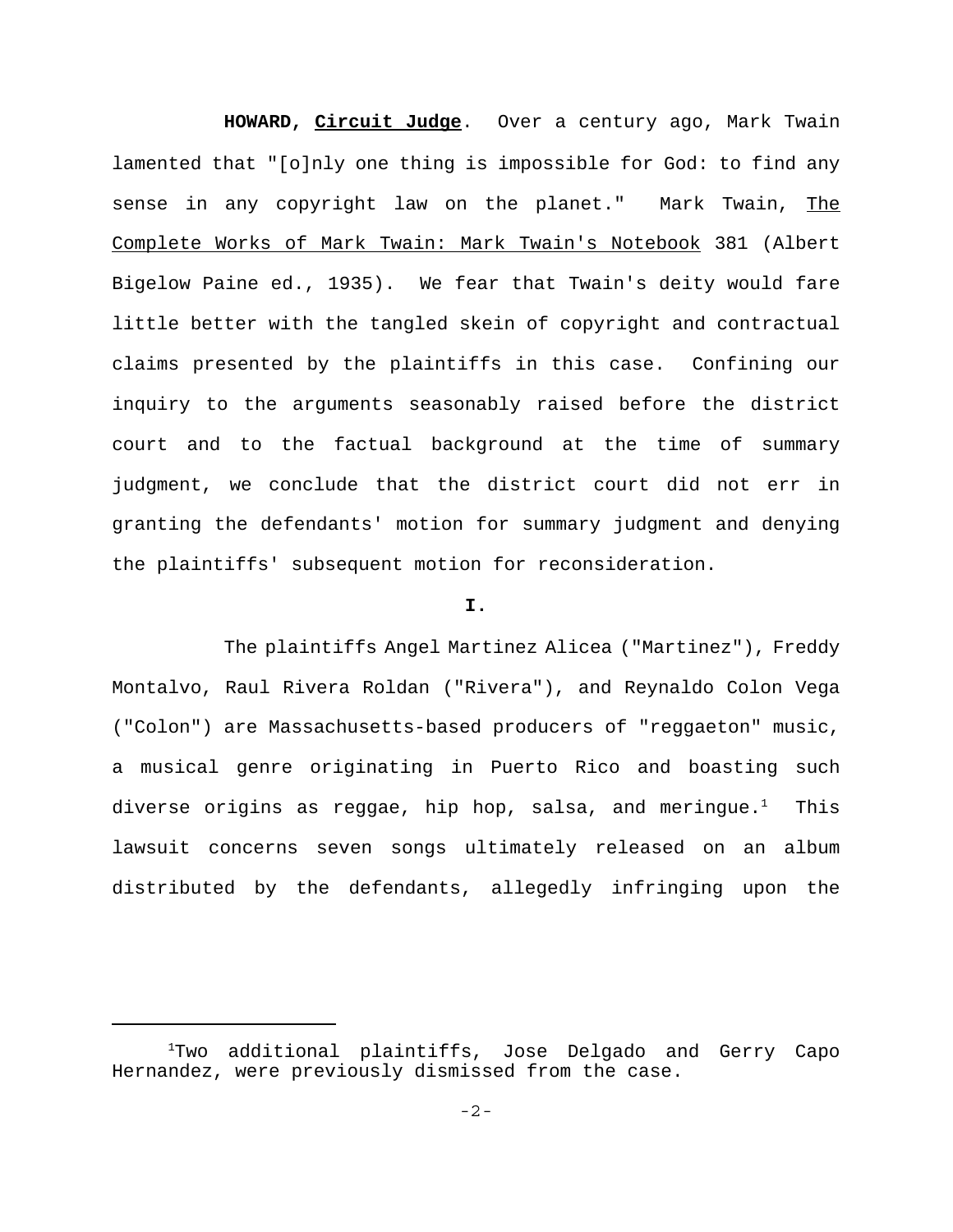plaintiffs' copyrights and breaching contracts to which the plaintiffs claim to be parties and/or third-party beneficiaries.<sup>2</sup>

The events underlying this case date back to 2006, when Francisco Saldana, a Puerto Rico-based reggaeton producer who with Victor Cabrera founded a record label named "Mas Flow," began looking for a new vocalist. After posting an online advertisement, Saldana soon received numerous emails and recordings from Gerry Capo Hernandez ("Capo"), a reggaeton performer then residing in Springfield, Massachusetts. Saldana invited Capo to his recording studio in Puerto Rico, where Capo soon became part of a new reggaeton group known as "Erre XI." In May 2007, Saldana reached out to Angel Martinez Alicea, Freddy Montalvo, and Etienne Gagnon, three reggaeton producers from Springfield who had worked with Capo in the past, and invited them to his studio to produce two songs for Erre XI. Upon hearing the two songs, Saldana pronounced Martinez and Montalvo his "new stars." Martinez and Montalvo subsequently signed producer agreements with Mas Flow entitling them to royalty payments for the songs they produced.

Over the next several months, Martinez, Capo, Montalvo, and Gagnon worked in Saldana's studio on new songs for the Erre XI album, performing vocals, composing beats and instrumentals, and

 $^{2}$ The plaintiffs' complaint also charged the defendants with copyright infringement and breach of contract as to an eighth song titled "Salgo Pa La Calle," which is no longer at issue on this appeal.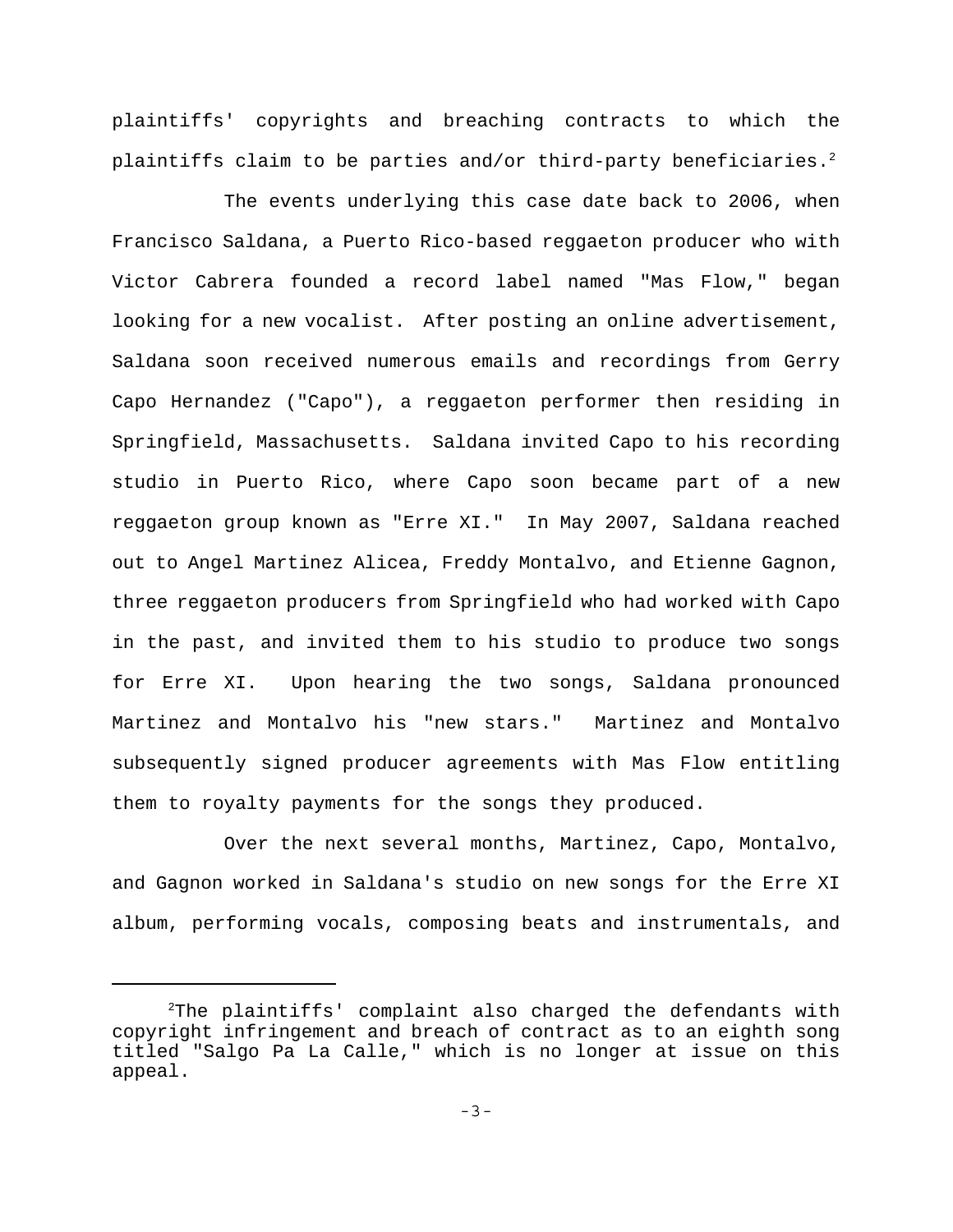providing sound engineering services. They were joined by Reynaldo Colon Vega, a vocalist recruited by Martinez and Saldana in July 2007, and by Raul Rivera Roldan, a producer who had worked with Saldana since 2004 and who had previously produced two songs, "Mirala Bien" and "Paleta," released on a CD titled "Pa'l Mundo" in 2005. Colon signed an exclusive recording agreement with Mas Flow in September 2007, while Rivera had signed a producer agreement with Mas Flow in June 2006.

Since April 2004, Mas Flow had licensed to Machete Music ("Machete"), a division of UMG Recordings, Inc. ("UMG"), the "exclusive right to sell and distribute" Mas Flow's recordings. In August 2007, Mas Flow and its successor in interest, LT's Benjamin Records, Inc. ("LT"), entered into a new Profit Share Agreement with Machete, creating a new record label and providing for the division of profits from the sale of albums delivered by Mas Flow and distributed by Machete.

Seven songs on which the plaintiffs worked eventually appeared on the Erre XI album distributed by Machete in 2008: "Al Desnudo," "Carita Bonita," "Dimelo," "Ella Me Amo," "La Carta," "MSN," and "Te Hice Volar." Although the melodies to these songs remained largely identical to the versions produced by the plaintiffs, many of the plaintiffs' musical and vocal contributions were replaced with the work of other artists.

-4-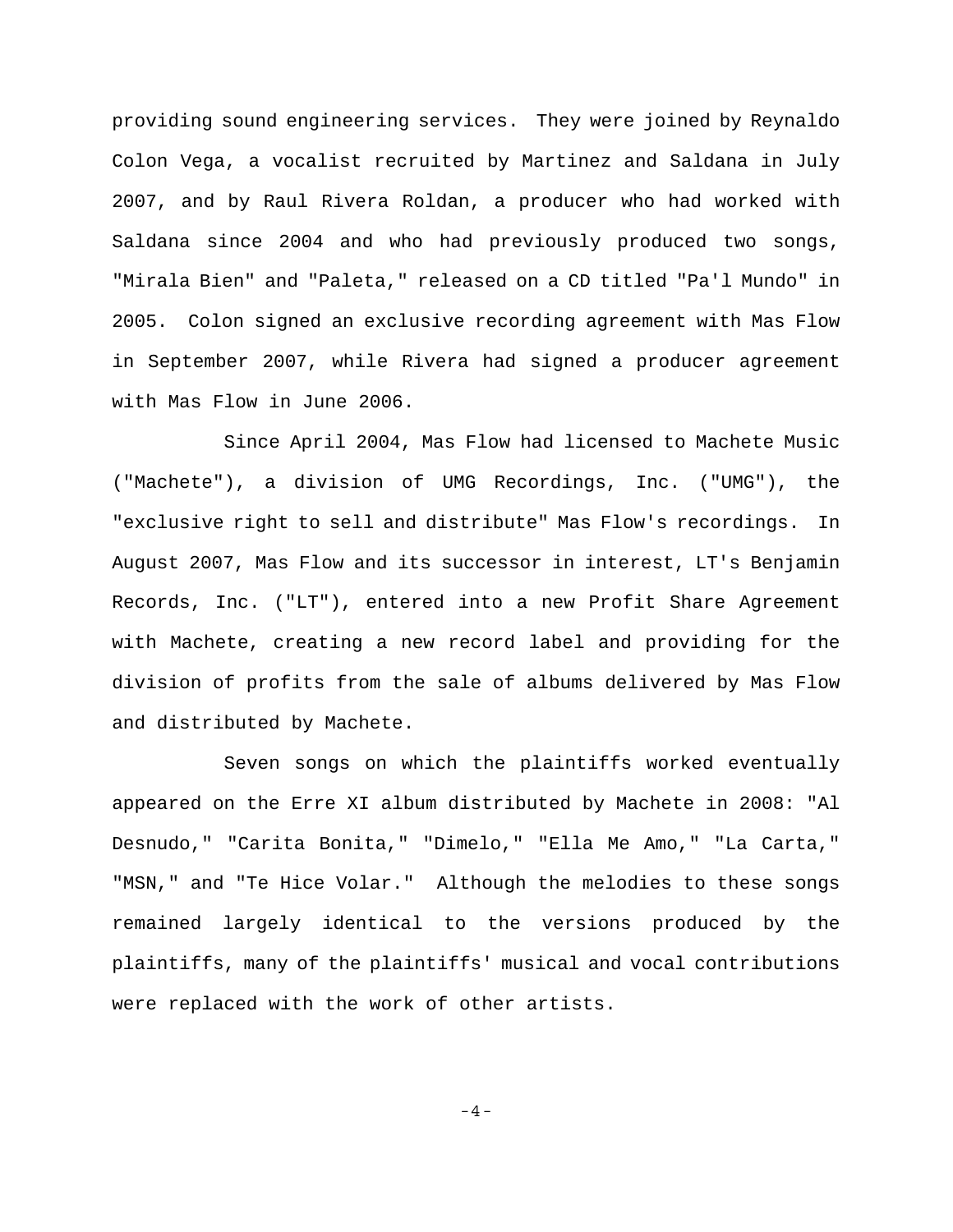The plaintiffs filed suit on January 5, 2010, asserting counts of copyright infringement, breach of contract, fraudulent inducement of services, unjust enrichment, and intentional and negligent infliction of emotional distress. Their complaint named as defendants Saldana, Cabrera, White Kraft Music Publishing, and LT (the "LT defendants"); Ramon Ayala, professionally known as "Daddy Yankee," El Cartel Records, Inc., and Los Cangris, Inc. (the "Daddy Yankee defendants"); and UMG and Machete (the "UMG defendants"). $^3$  Two months later, Capo and Colon registered with the U.S. Copyright Office the copyrights in the sound recordings for four of the songs, "Carita Bonita," "Al Desnudo," "Te Hice Volar," and "Dimelo," each of which had numerous composers and vocalists. In July 2010, the plaintiffs filed with the district court a printout from the Copyright Office indicating that they had filed for sound recording registration in the remaining three songs.

On January 11, 2011, the district court adopted the magistrate judge's report and recommendation, granting the motion to dismiss as to the Daddy Yankee defendants for failure to state a claim and lack of personal jurisdiction and also dismissing the emotional distress claims against the UMG defendants. However, the court denied the UMG defendants' Rule 12(b)(6) motion to dismiss

<sup>3</sup> White Kraft Music Publishing and UMG were not named as defendants in the original complaint, and were added in the plaintiffs' second amended complaint.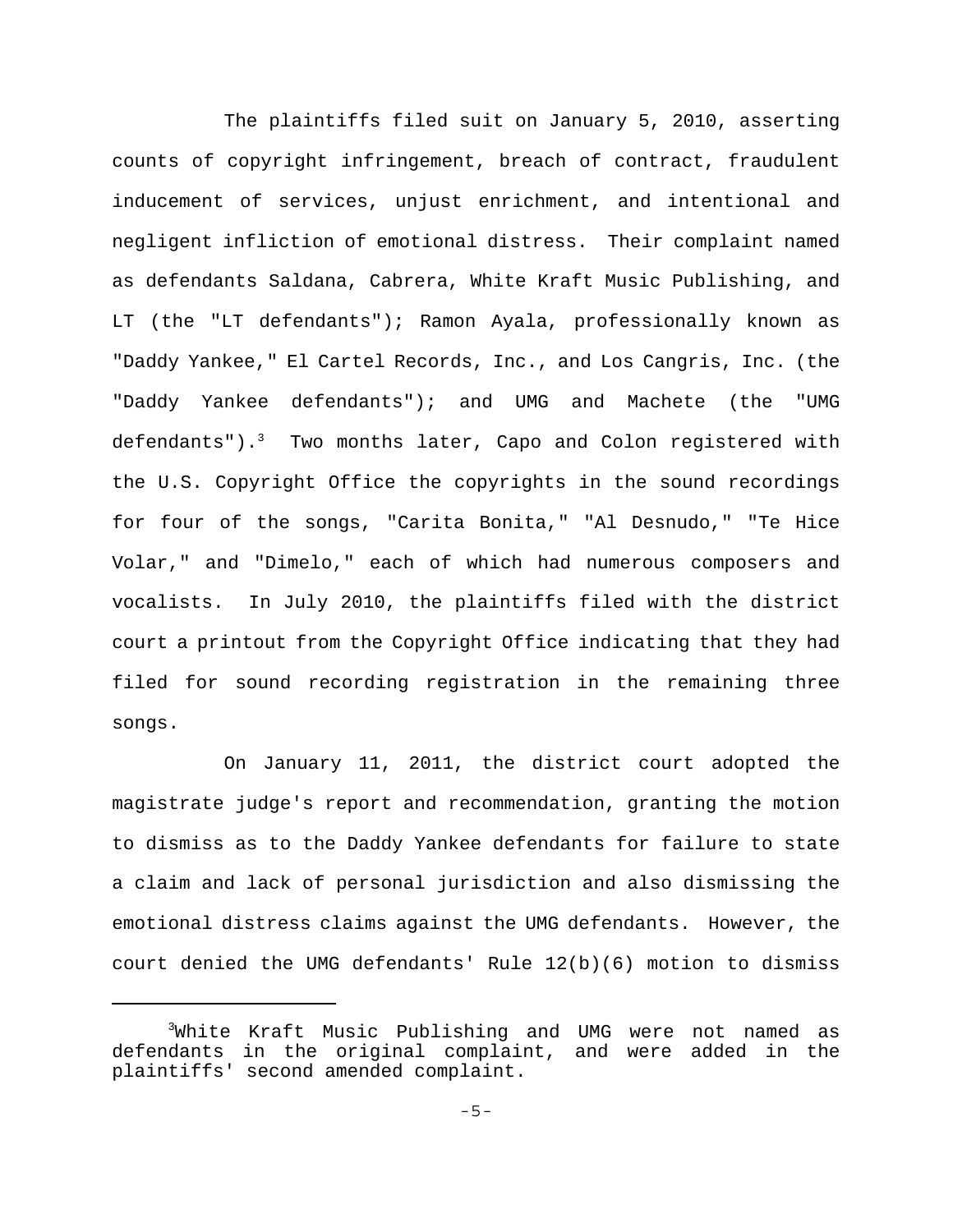the plaintiffs' copyright and contract claims. On October 6, 2011, the court adopted a second report and recommendation from the magistrate judge and dismissed the claims against the LT defendants for lack of personal jurisdiction.4 Neither the Daddy Yankee defendants nor the LT defendants remain parties to this appeal.

The remaining defendants, Machete and UMG, moved for summary judgment. With respect to the copyright claims, the defendants argued inter alia that as late as September 2011 the plaintiffs still had not shown that they had registered copyrights in the underlying compositions that they claimed were infringed, as is required under 17 U.S.C. § 411(a). As for the contract claims, the defendants argued that the plaintiffs had failed to establish either that they had a direct contractual relationship with the UMG defendants or that they were third-party beneficiaries of the distribution and profit share agreements between Machete and Mas Flow.

In opposition to the defendants' motion, the plaintiffs stated that they had filed copies of the allegedly infringing Erre XI recordings with the Copyright Office, and introduced an email from the Copyright Office explaining that the office was still in the process of determining whether the plaintiffs had submitted

<sup>4</sup> The magistrate judge also recommended the dismissal of Gerry Capo Hernandez as a plaintiff, as Capo had stated in an affidavit that he did not wish to continue as a plaintiff.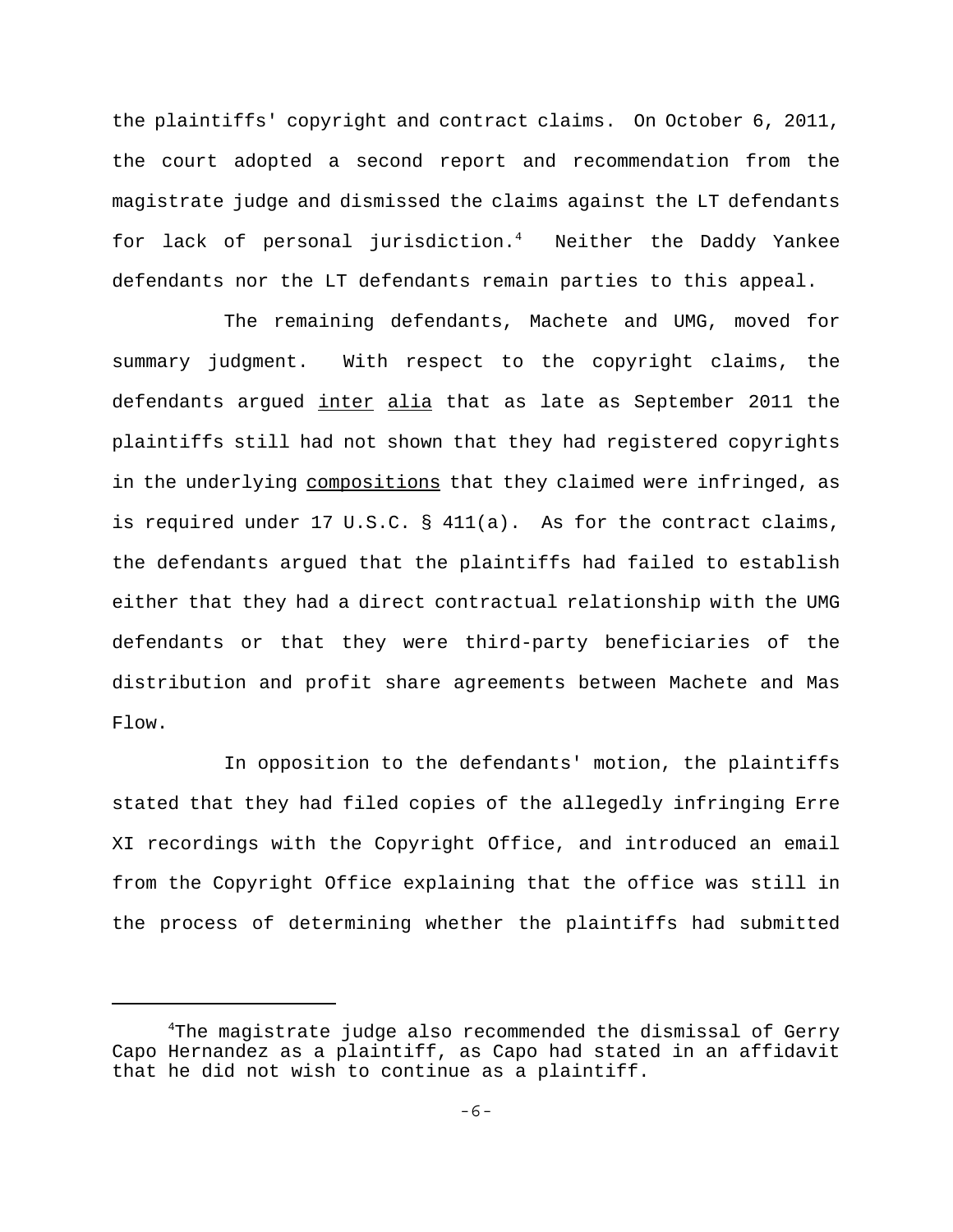permissible deposits of the recordings.<sup>5</sup> At a January 2012 hearing on the defendants' motion, plaintiffs' counsel informed the district court that the Copyright Office still had yet to determine whether the deposited recordings, although not the original recordings on which the plaintiffs had worked, were nevertheless acceptable for registration purposes.

On February 23, 2012, the court granted the UMG defendants' motion for summary judgment. The court concluded that even "[a]fter more than two years of litigation," the plaintiffs had not satisfied the registration precondition of  $\S$  411(a), having neither obtained registration certificates for the compositions nor even shown that they had submitted all of the necessary application materials for registration. With respect to the breach of contract claims, the court found no evidence either of a direct agreement between the parties or of third-party beneficiary status.The court also denied the plaintiffs' motion for additional discovery under Fed. R. Civ. P. 56(d) and the plaintiffs' motion to transfer the case to the District of Puerto Rico and consolidate it with parallel litigation pending there.

<sup>5</sup>The plaintiffs initially appeared to concede their copyright infringement claims, stating in their opposition to the defendants' summary judgment motion that "as far as Erre XI is concerned," they were "no longer alleging copyright infringement." But they reasserted copyright infringement in a subsequent sur-reply, and the district court ultimately ruled on the copyright claims in its summary judgment order. We therefore decline the defendants' invitation to treat these claims as waived outright.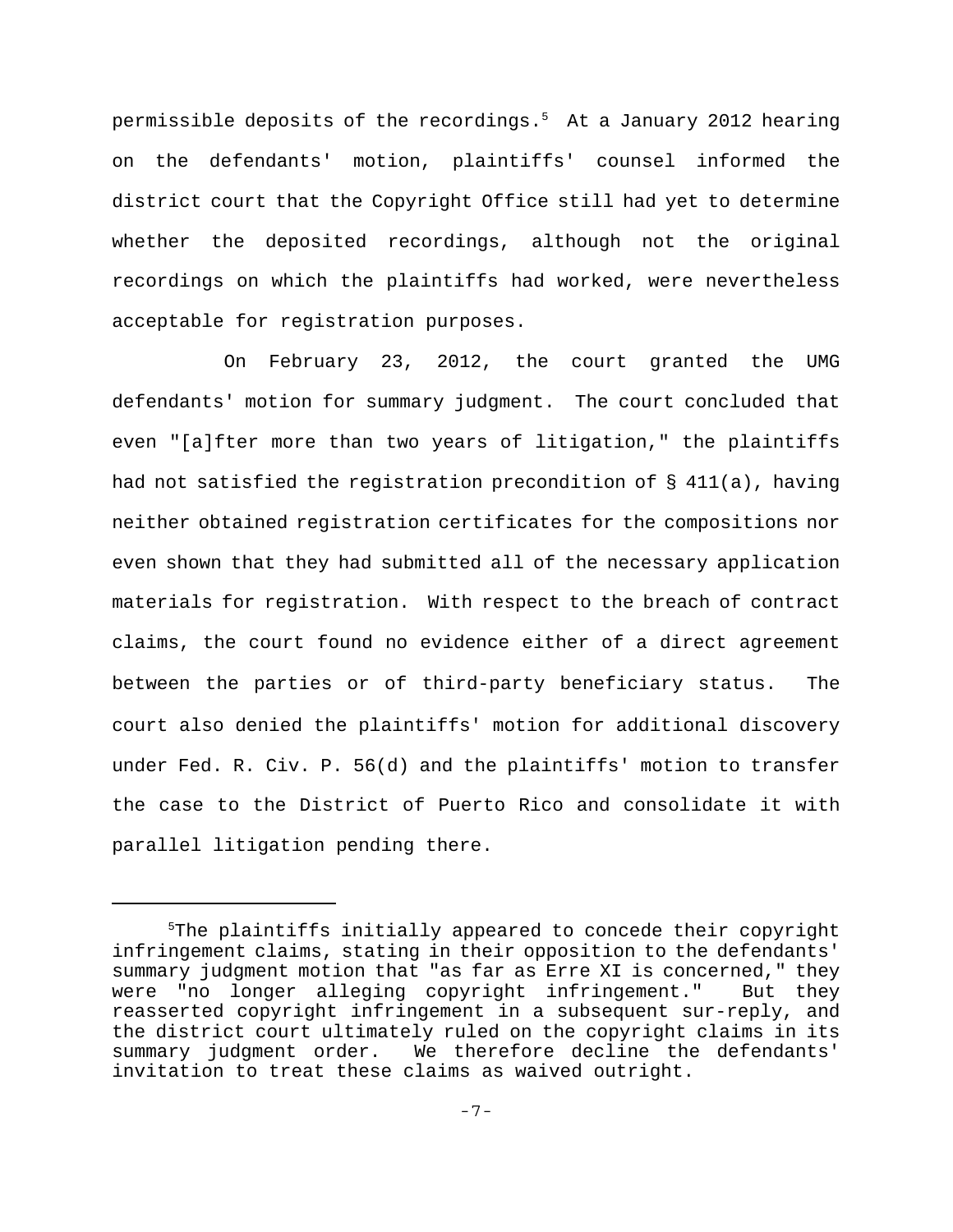Four weeks later, the plaintiffs filed a motion to reconsider under Fed. R. Civ. P. 59(e), claiming "new evidence" unavailable at the time of the district court's order: namely, newly obtained Copyright Office registration certificates for two of the Erre XI songs ("Carita Bonita" and "MSN") and rejection letters for three other songs from the album ("Ella Me Amo," "Dimelo," and "Al Desnudo").<sup>6</sup> The district court denied this motion on April 18, 2012. This appeal followed.

## **II.**

On appeal, the plaintiffs assign error to the district court's grant of summary judgment and its subsequent denial of their motion for reconsideration, along with its denial of their motions for transfer and additional discovery. We begin with the summary judgment order, which we review de novo. In so doing, we "draw[] all reasonable inferences in favor of the non-moving party while ignoring conclusory allegations, improbable inferences, and unsupported speculation." Smith v. Jenkins, 732 F.3d 51, 76 (1st Cir. 2013) (internal quotation marks omitted). In reviewing the district court's denial of the plaintiffs' subsequent motion to reconsider the summary judgment order, we "will not overturn the court's determination unless a miscarriage of justice is in prospect or the record otherwise reveals a manifest abuse of

<sup>6</sup>As for the remaining two songs, "La Carta" and "Te Hice Volar," the plaintiffs stated in their motion that the registration applications were "still pending."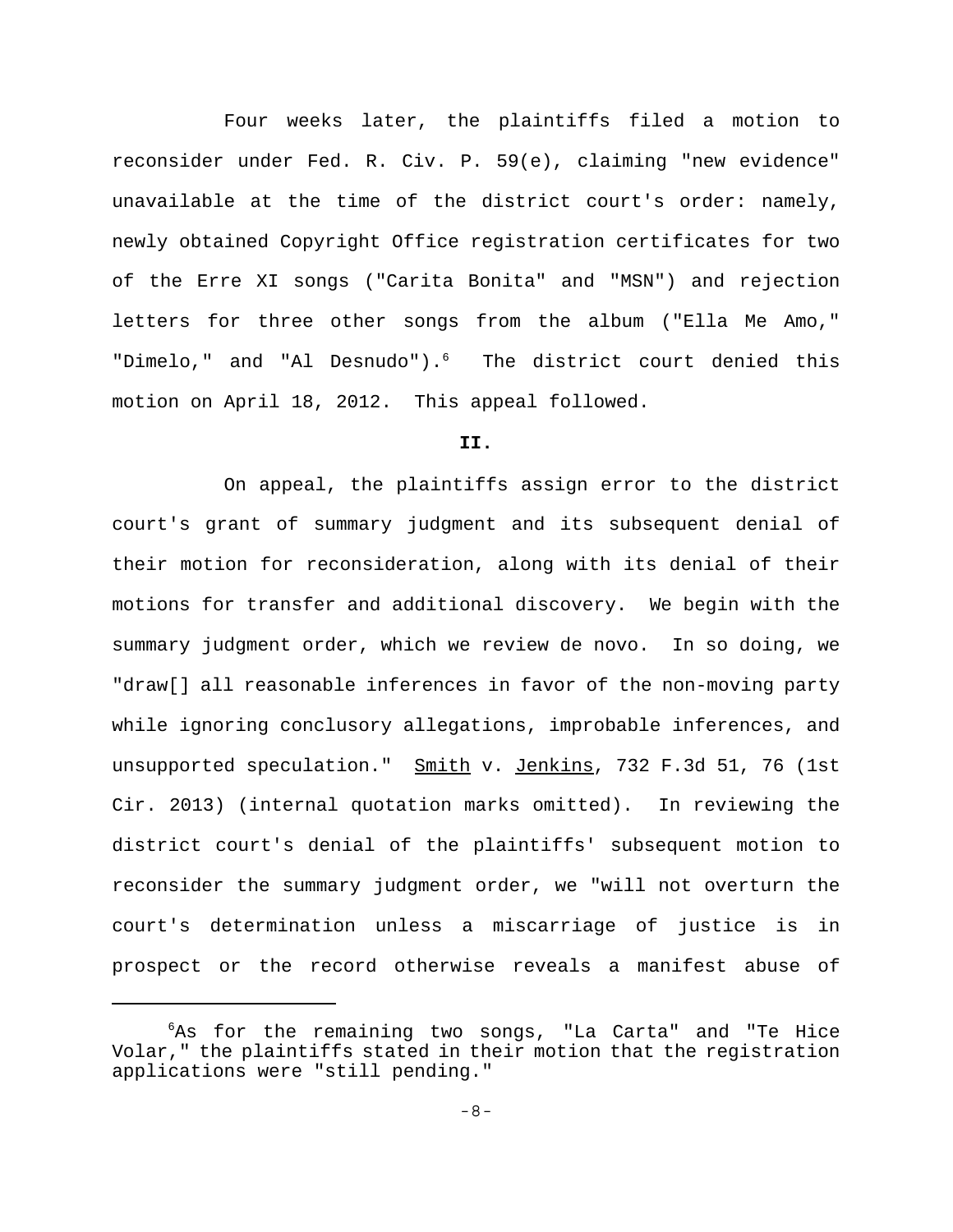discretion." Meléndez v. Autogermana, Inc., 622 F.3d 46, 55 (1st Cir. 2010) (internal quotation marks omitted). We are not bound by the district court's rationale, and we may "affirm a correct result reached by the court below on any independently sufficient ground made manifest by the record." Hodgens v. Gen. Dynamics Corp., 144 F.3d 151, 173 (1st Cir. 1998) (internal quotation marks omitted). We turn first to the plaintiffs' copyright infringement claims.

### **A. Copyright Claims**

## **1. Summary Judgment**

The district court's grant of summary judgment to the defendants rested on its conclusion that the plaintiffs had failed to register their copyrights in the allegedly infringed compositions, a prerequisite to an infringement action under 17 U.S.C. § 411(a). Section 411(a) provides in pertinent part that "no civil action for infringement of the copyright in any United States work shall be instituted until preregistration or registration of the copyright claim has been made in accordance with this title." In order to register a copyright in a published work, the owner of a copyright must submit to the Copyright Office an application, fee, and two complete copies of the work to be copyrighted. See 17 U.S.C. § 408(a),  $(b)(2)$ . Although this registration requirement does not circumscribe a federal court's subject-matter jurisdiction, the Supreme Court has described it as "a precondition to filing a claim." Reed Elsevier, Inc. v.

-9-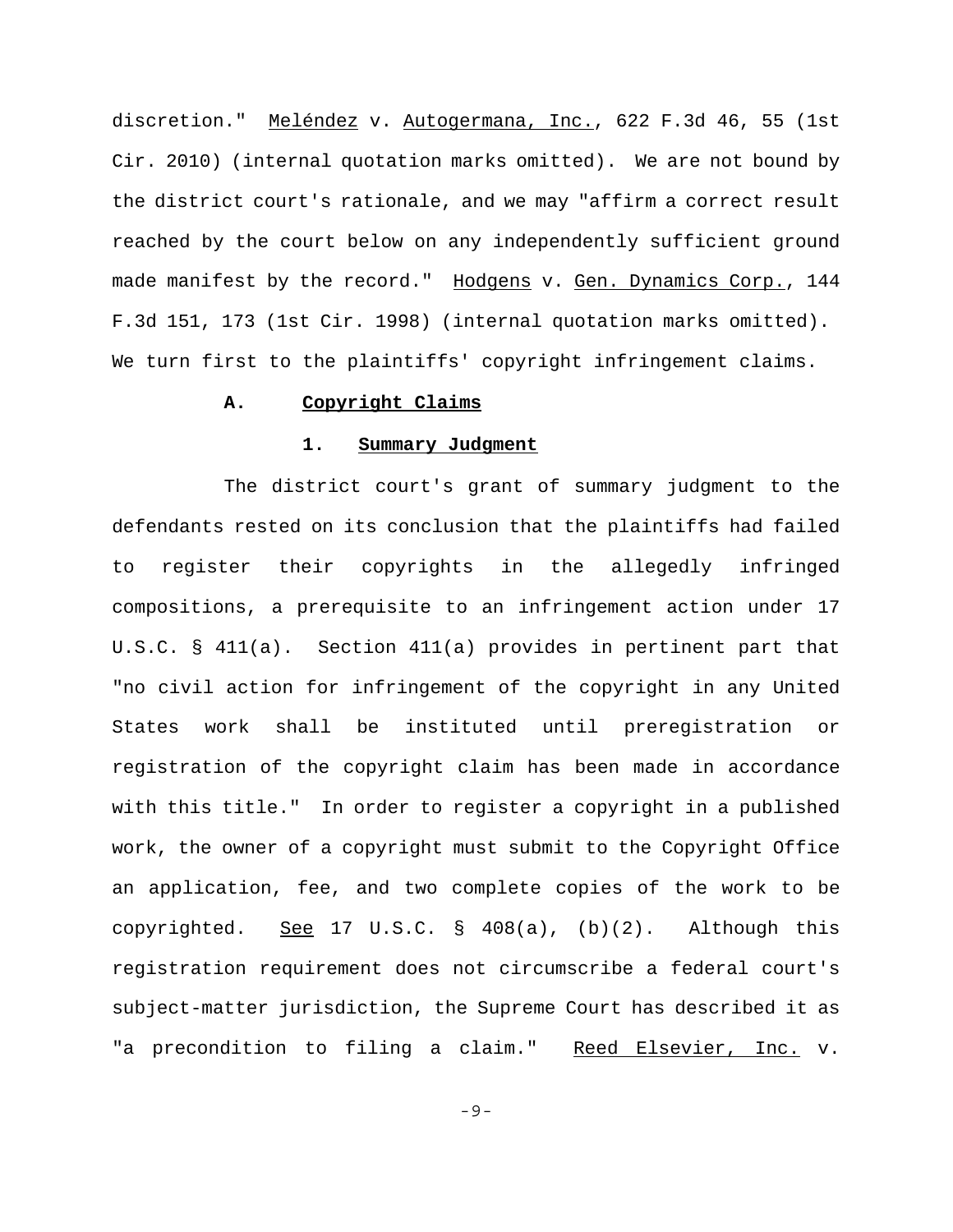Muchnick, 559 U.S. 154, 157 (2010); see also Latin Am. Music Co. Inc. v. Media Power Grp., Inc., 705 F.3d 34, 42 (1st Cir. 2013).

As the district court recognized, and as we described in Latin American Music Co., "[c]ircuits are split on whether the registration requirement is satisfied at the time the copyright holder's application is received by the Copyright Office (the 'application approach'), or at the time that the Office acts on the application and issues a certificate of registration (the 'registration approach')." 705 F.3d at 43 n.11 (internal quotation marks omitted); see also 2 Melville B. Nimmer & David Nimmer, Nimmer on Copyright § 7.16[B][3] (discussing the two approaches and favoring the application approach).<sup>7</sup> Latin American Music Co. did not give us occasion to choose between the two paradigms, as the plaintiff could not even "show that it had submitted all the necessary application materials for registration." 705 F.3d at 43 n.11. Our conclusion was consistent with Nimmer's explanation that

> [a]bsent issuance of a certificate and in the absence of the copyright owner even having sent the requisite application (together with deposit and fee) to the Copyright Office,

 $7$ For cases applying the registration approach,  $\frac{\text{see}}{\text{see}}$ ,  $\frac{\text{La}}{\text{A}}$ Resolana Architects, PA v. Clay Realtors Angel Fire, 416 F.3d 1195, 1202-07 (10th Cir. 2005), abrogated on other grounds by Reed Elsevier, 559 U.S. 154; M.G.B. Homes, Inc. v. Ameron Homes, Inc., 903 F.2d 1486, 1488-89 (11th Cir. 1990), abrogated on other grounds by Reed Elsevier, 559 U.S. 154. For the application approach, see, e.g., Cosmetic Ideas, Inc. v. IAC/Interactivecorp., 606 F.3d 612, 615-21 (9th Cir. 2010); Chi. Bd. of Educ. v. Substance, Inc., 354 F.3d 624, 631 (7th Cir. 2003); Apple Barrel Prods., Inc. v. Beard, 730 F.2d 384, 386-87 (5th Cir. 1984).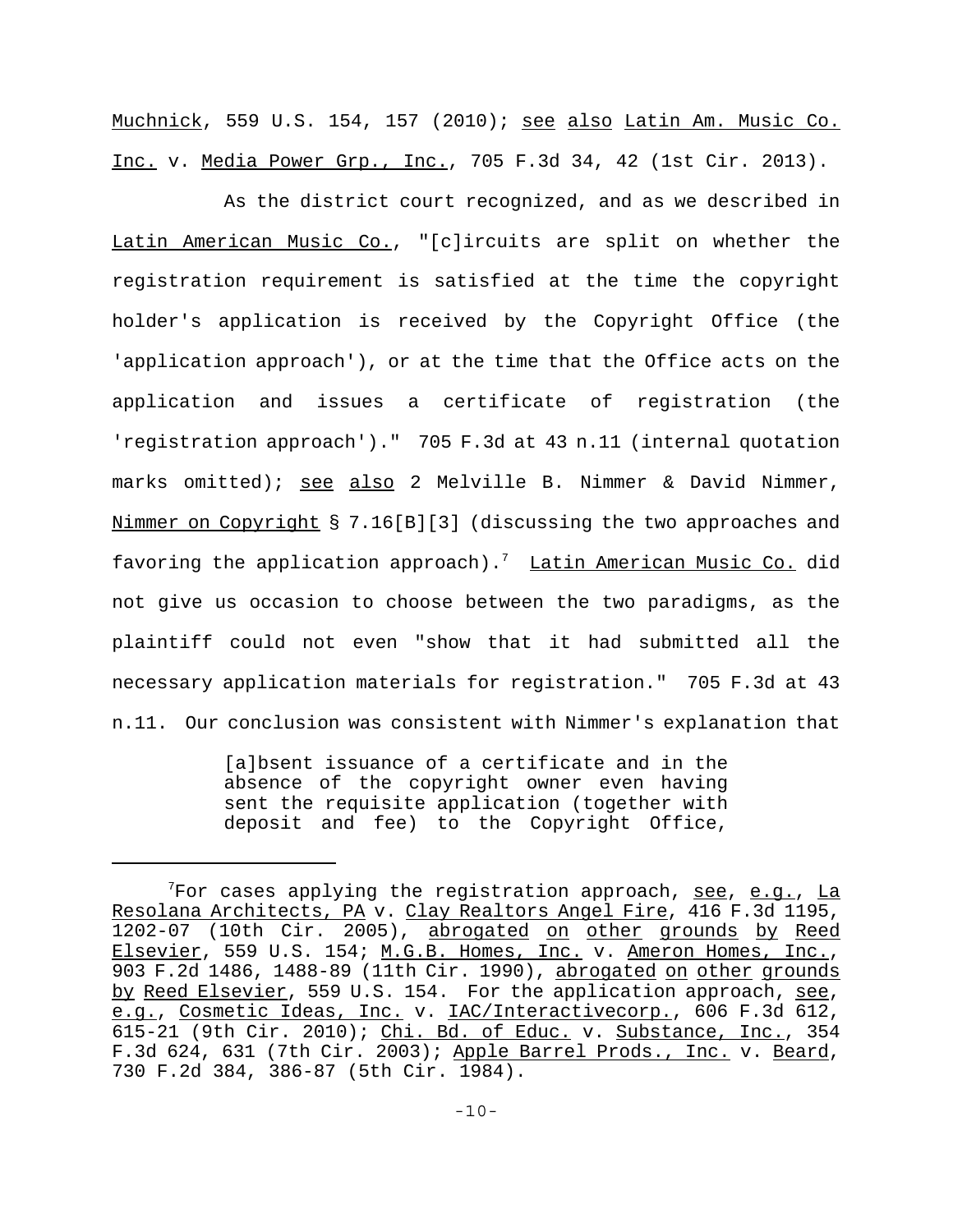there is, under all viewpoints, a defect under the statute  $\ldots$  . As an absolute limit, if the Copyright Office has failed to receive the necessary elements to issue a registration certificate prior to the time that the court is called upon to issue final judgment, the action must be dismissed.

Nimmer, supra, § 7.16[B][3][c] (footnotes omitted); see also Kernel Records Oy v. Mosley, 694 F.3d 1294, 1302 (11th Cir. 2012).

Once again, we need not decide whether the application approach or the registration approach should govern, as we conclude that the defendants were entitled to summary judgment under either approach. More specifically, we agree with the district court's conclusion that summary judgment was proper because there was a lack of evidence as to "whether the copies [that the plaintiffs] submitted to the Copyright Office  $[i.e.,]$  copies of the allegedly infringing sound recordings from the defendants' album rather than the original recordings on which the plaintiffs had worked] me[t] all of the requirements for deposit copies" and "the Copyright Office ha[d] not yet taken a position on whether it ha[d] received all of the required materials for registration."

We find no competent evidence to the contrary in the summary judgment record. Instead, the plaintiffs submitted an email from the Copyright Office dated September 22, 2011, which stated that the office was still "waiting to resolve" the question of "whether a copy of an[] unauthorized track, that contains the original composition embedded in the track, can be used as deposit

-11-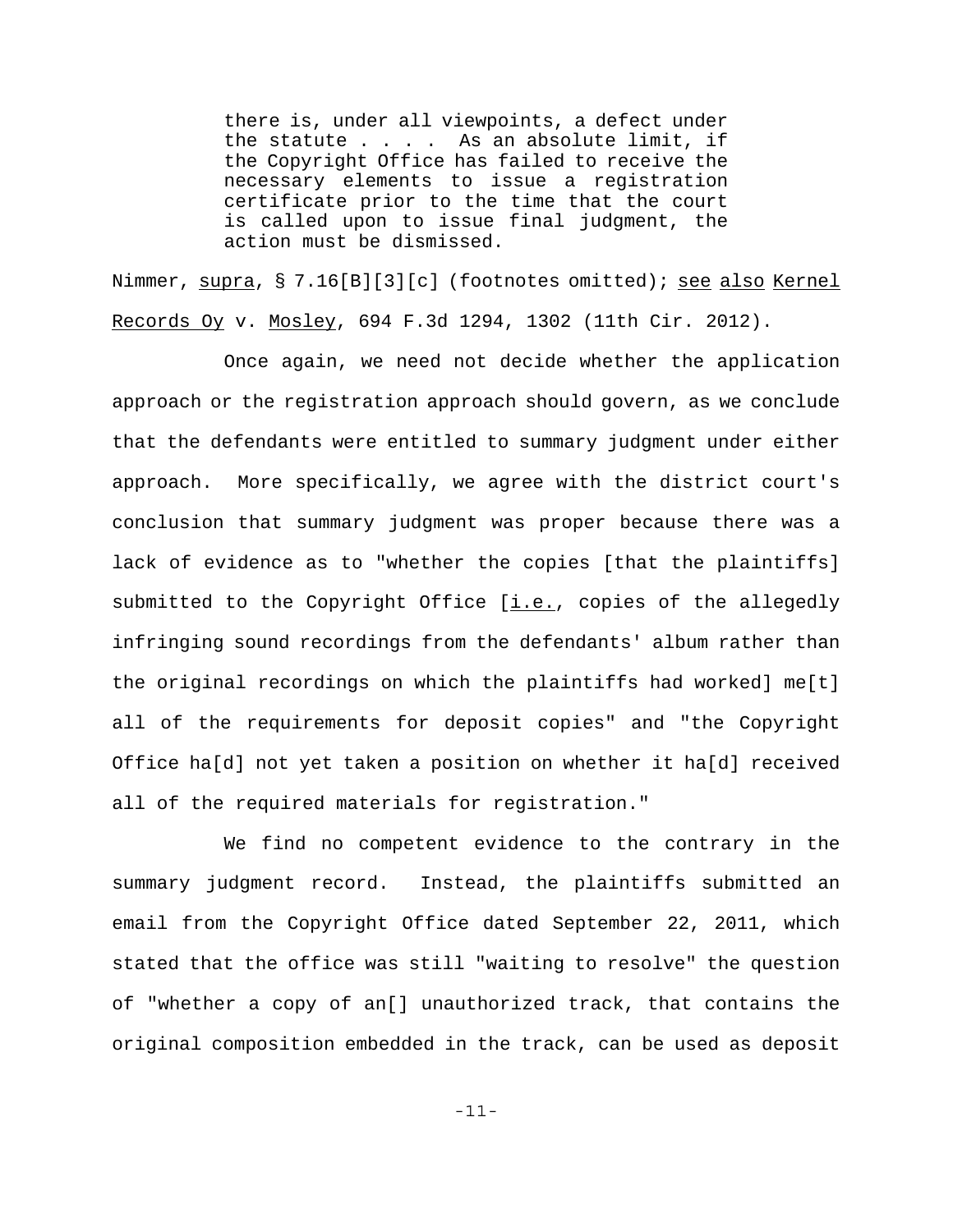material." The email further explained that "in general, an unauthorized copy cannot be used as deposit material." Over four months later, at a hearing before the district court on the defendants' summary judgment motion, no progress appeared to have been made: plaintiffs' counsel informed the court that the Copyright Office was still "trying to determine [] whether or not the deposit copies, the actual songs we deposited, are okay to deposit," and admitted that the office had "not yet decided one way or another whether they have a deposit copy" and, if not, whether the plaintiffs would be "relieved of the obligation to submit a deposit copy in the circumstances of this case."

Against this backdrop, we find no error in the district court's summary judgment order. More than two years after filing suit, the plaintiffs still had not established that their applications to the Copyright Office were complete; by their own admission, the adequacy of the deposited recordings remained an open question. Cf. Geoscan, Inc. of Tex. v. Geotrace Techs., Inc., 226 F.3d 387, 393 (5th Cir. 2000) (upholding summary judgment where "correspondence between the Copyright Office and [plaintiff] indicate[d] that registration of the copyrights was not complete . . . because [plaintiff] had not submitted for deposit the original source codes for its software . . . .").

Although the plaintiffs assign blame to both the defendants and the district court for this state of affairs, we are

-12-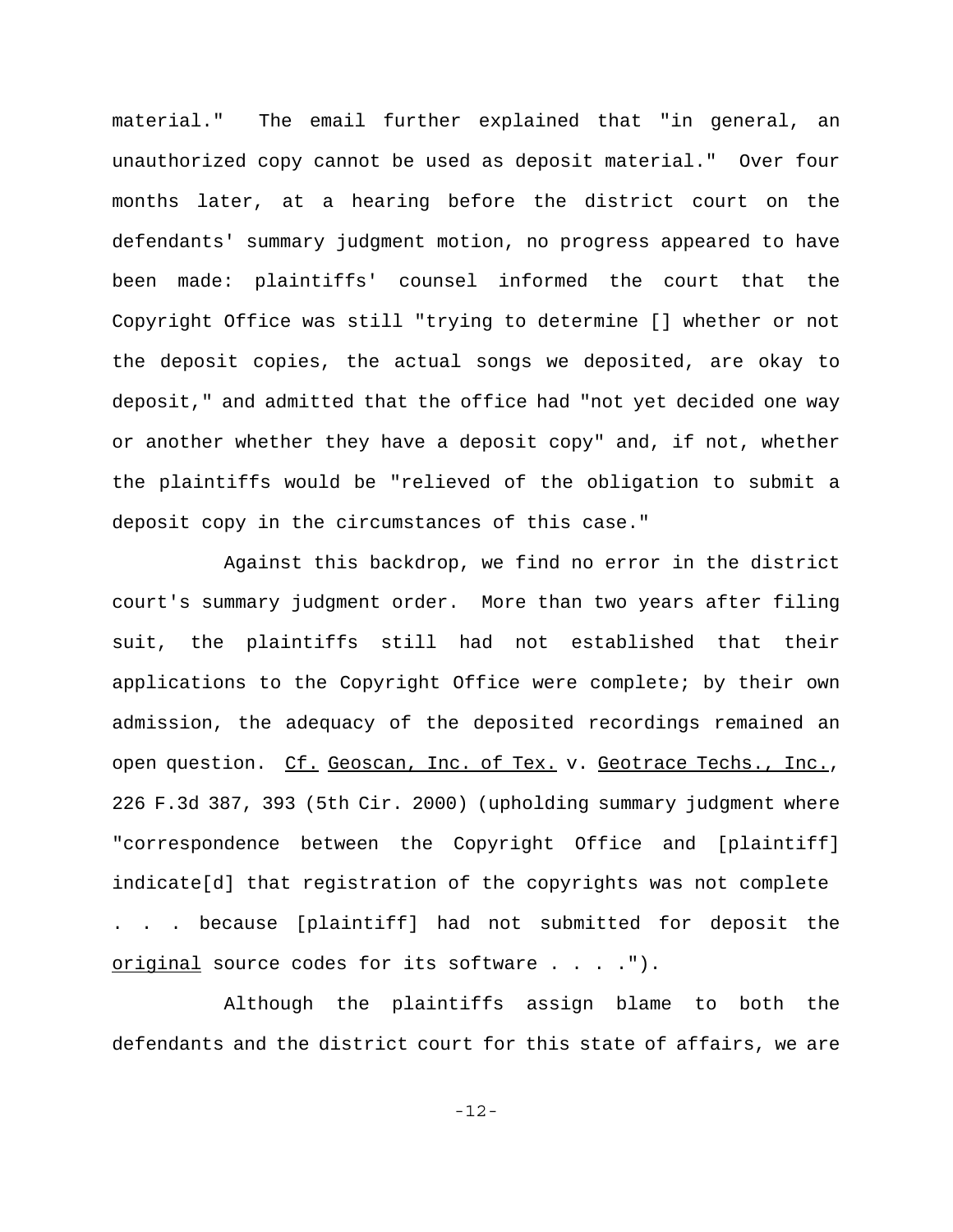unpersuaded by their arguments. The plaintiffs' appellate brief is filled with blurred and oblique insinuations of wrongdoing by the defendants, the import of which is not clear. Faced with these rudimentary assertions, "we see no reason to abandon the settled appellate rule that issues adverted to in a perfunctory manner, unaccompanied by some effort at developed argumentation, are deemed waived." United States v. Zannino, 895 F.2d 1, 17 (1st Cir. 1990); see also Tower v. Leslie-Brown, 326 F.3d 290, 299 (1st Cir. 2003).

The plaintiffs elsewhere appear to contend that the district court ignored the existence of sound recording registrations obtained by Capo and Colon for four of the songs. This argument, too, is a nonstarter. As we have explained in the past, "sound recordings and their underlying musical compositions are separate works with their own distinct copyrights." Johnson v. Gordon, 409 F.3d 12, 26 n.8 (1st Cir. 2005) (internal quotation marks and brackets omitted). Given that distinction, the Copyright Office only permits the joint registration of a musical composition and a sound recording in a single application "if ownership of the copyrights in both is exactly the same." U.S. Copyright Office, Circular 56A: Copyright Registration of Musical Compositions and Sound Recordings (2012). As the parties do not dispute that the authorship of the four registered sound recordings is not coextensive with the authorship of the underlying compositions, the

-13-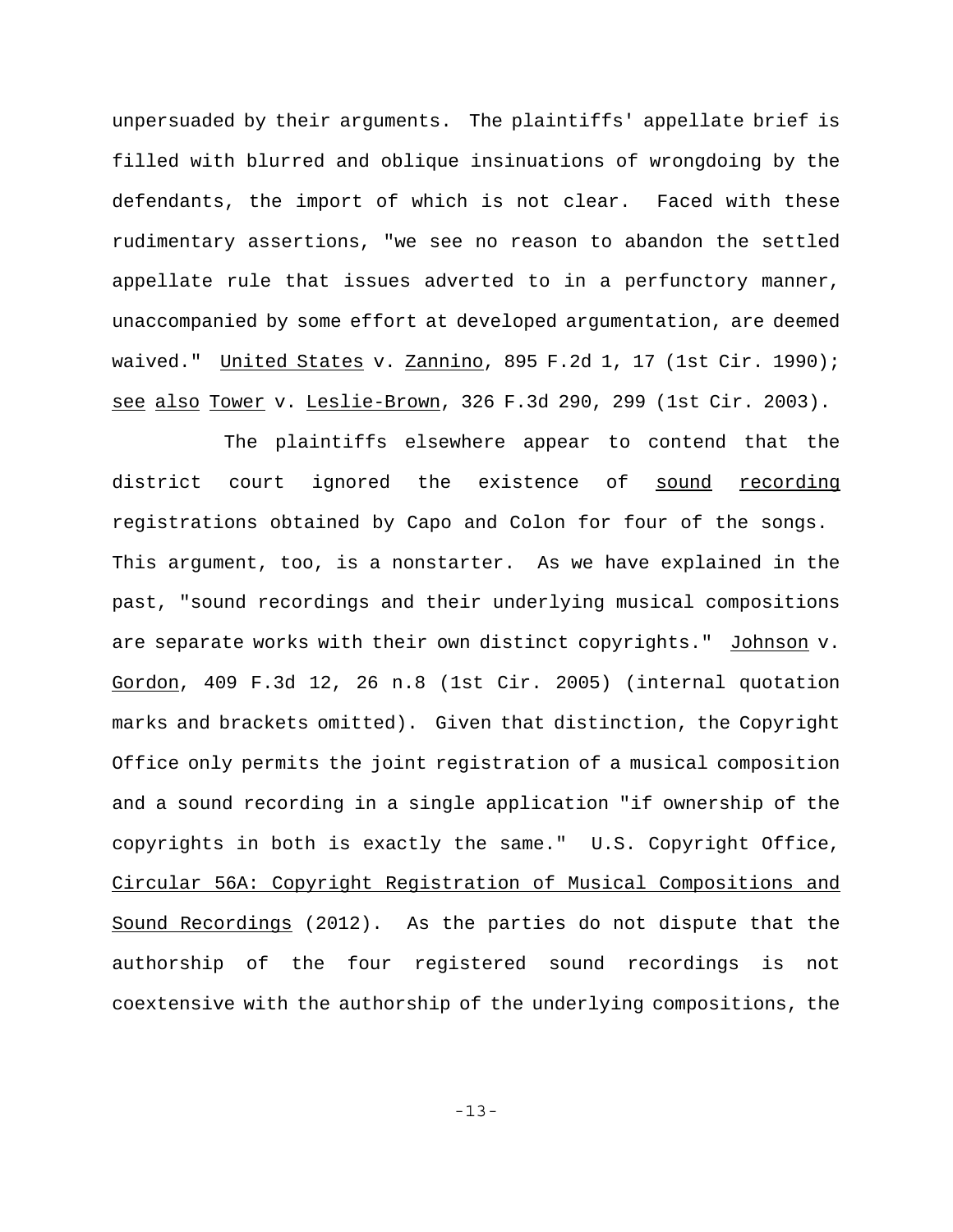registration of the sound recordings has no bearing on the plaintiffs' claims for compositional copyright infringement.

To the extent that the plaintiffs alternatively suggest on appeal that they are also claiming infringement in the sound recordings, that claim lacks any foundation in the underlying complaint, which refers only to the plaintiffs' copyrights in the "Original Compositions." It is therefore no surprise that the district court did not address this purported claim in its summary judgment order. The plaintiffs' failure to adequately raise this argument below dooms it on appeal. See Iverson v. City of Boston, 452 F.3d 94, 102 (1st Cir. 2006) ("[T]heories not squarely and timely raised in the trial court cannot be pursued for the first time on appeal."); see also McCoy v. Mass. Inst. of Tech., 950 F.2d 13, 22 (1st Cir. 1991).

We reach the same conclusion with respect to the plaintiffs' supposed request for a declaration of joint authorship. The statement of claims in the plaintiffs' complaint makes no mention of a joint authorship claim; the only references to such a claim are contained in the "Nature of the Action" and "Requests for Relief" sections, which request that the court declare each of the plaintiffs "an author . . . and co-owner of copyright in the Original Compositions." But "the prayer for relief is no part of the cause of action," Coll v. First Am. Title Ins. Co., 642 F.3d 876, 901 (10th Cir. 2011) (internal quotation marks omitted), and

-14-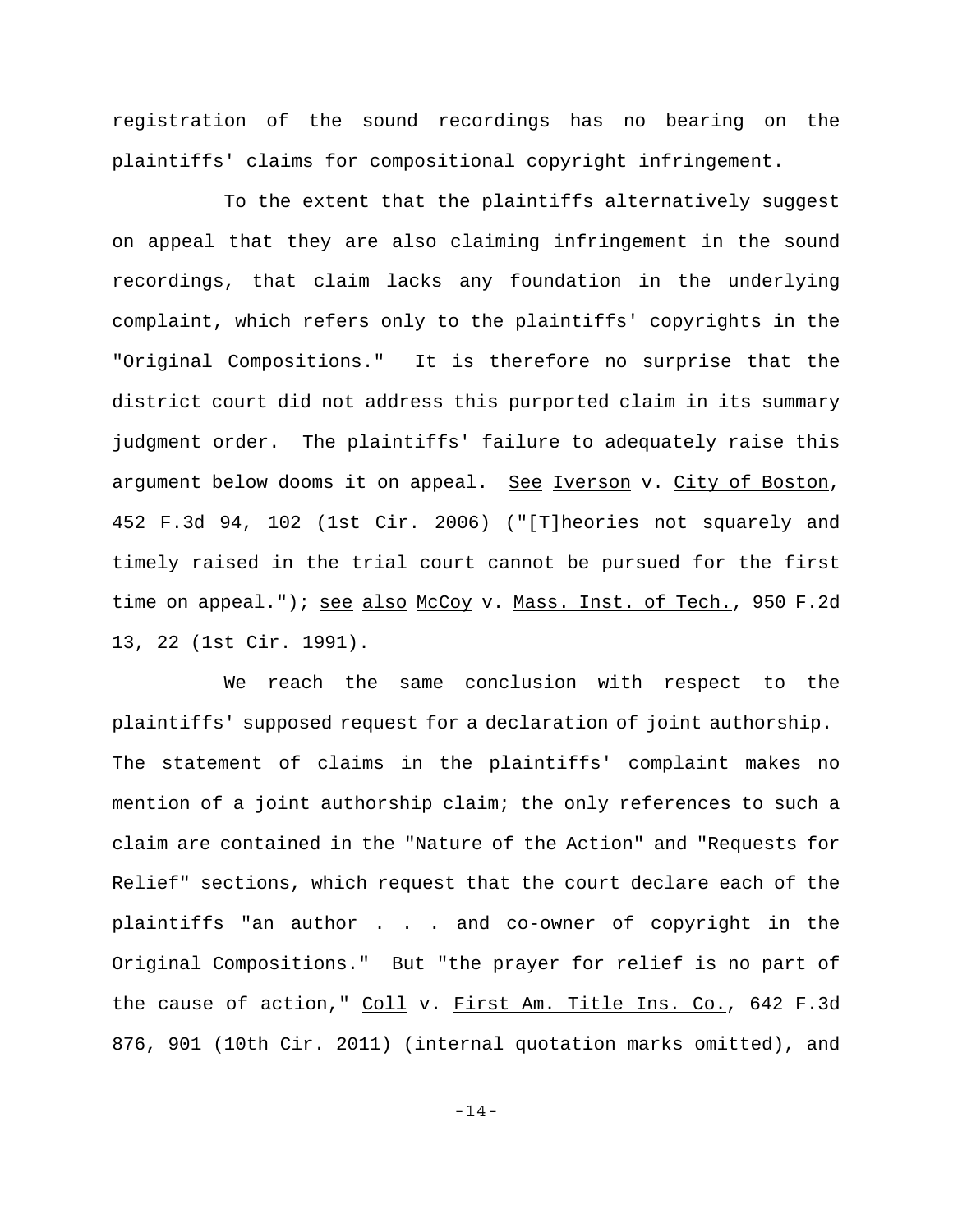the plaintiffs cannot now flesh out this inadequately pleaded claim on appeal, see Iverson, 452 F.3d at 102; McCoy, 950 F.2d at 22.

## **2. Motion for Reconsideration**

We now turn to the plaintiffs' motion for reconsideration. At some point after the district court issued its summary judgment order, the plaintiffs finally obtained copyright registrations in two of the songs, "MSN" and "Carita Bonita." Their applications for registration in three other songs ("Ella Me Amo," "Dimelo," and "Al Desnudo") were denied on the basis that the non-original deposit copies did not contain the plaintiffs' contributions. At least with respect to the two registered songs, the plaintiffs suggest that newly discovered evidence -- to wit, the certificates of registration -- required the court to grant their motion for reconsideration.<sup>8</sup>

The plaintiffs moved for reconsideration within the 28 day window provided by Fed. R. Civ. P. 59(e), and we therefore treat their motion as a motion to alter or amend the district court's judgment. See United States v. \$23,000 in U.S. Currency, 356 F.3d 157, 165 n.9 (1st Cir. 2004). Rule 59(e) contemplates reconsideration based on, inter alia, evidence discovered after the

<sup>8</sup> To the extent that the plaintiffs imply that the Copyright Office rejection letters also represent new evidence compelling reconsideration, we find their argument unfounded: the Copyright Office's decision to reject three of the applications for inadequate deposits vindicates, rather than calls into question, the district court's conclusion at summary judgment.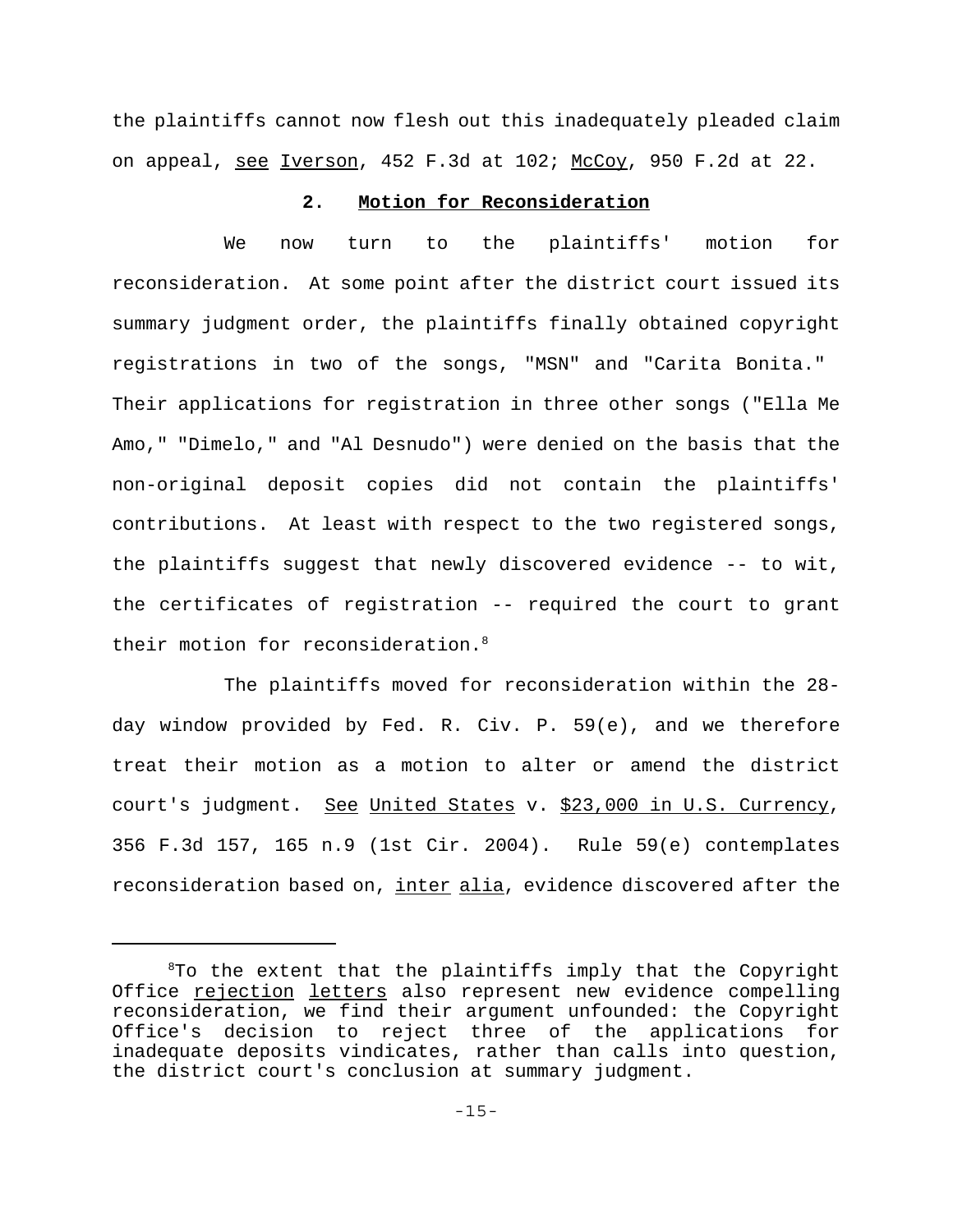entry of judgment, and we have cautioned that it "does not allow a party to introduce new evidence or advance arguments that could and should have been presented to the district court prior to judgment." Emmanuel v. Int'l Bhd. of Teamsters, Local Union No. 25, 426 F.3d 416, 422 (1st Cir. 2005) (internal quotation marks omitted). A district court thus "does not abuse its discretion by denying a motion for reconsideration grounded on the discovery of evidence that, in the exercise of due diligence, could have been presented earlier." Id.; see also 11 Charles Alan Wright & Arthur R. Miller, Federal Practice and Procedure § 2808 ("Newly discovered evidence must be of facts existing at the time of trial. The moving party must have been excusably ignorant of the facts despite using due diligence to learn about them." (footnotes omitted)).

In denying the plaintiffs' motion for reconsideration, the district court stated that it did so "for the reasons set forth in Defendants' Opposition and supporting memorandum." In their opposition to the plaintiffs' motion, the defendants had argued that reconsideration of the copyright claims "would be futile because plaintiffs granted licenses for use of their compositions," immunizing the defendants from liability for infringement. We do not reach the question of whether the defendants held licenses in the plaintiffs' compositions, however, as the plaintiffs' motion for reconsideration fails for an even more fundamental reason. See Hodgens, 144 F.3d at 173 (we may "affirm a correct result reached

-16-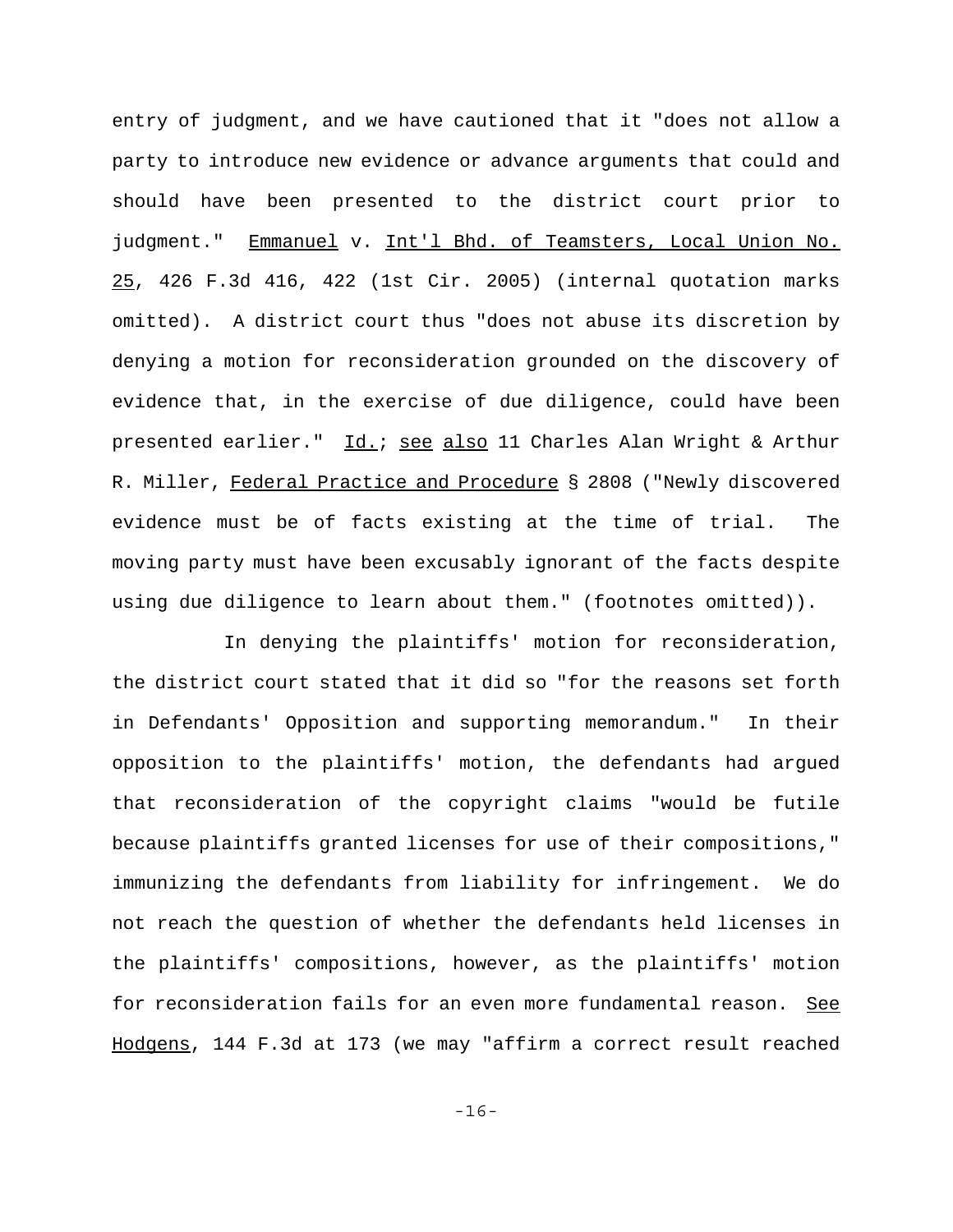by the court below on any independently sufficient ground made manifest by the record" (internal quotation marks omitted)). Specifically, the subsequently obtained certificates of registration for "Carita Bonita" and "MSN" do not represent "newly discovered evidence" warranting reconsideration under Rule 59(e).

This conclusion is particularly straightforward under the "registration approach" discussed above. At the time that the district court entered its summary judgment order, the plaintiffs had not yet obtained registration in any of the Erre XI songs. Given that state of affairs, the district court was entirely justified in awarding summary judgment. The plaintiffs' subsequent success in registering "Carita Bonita" and "MSN" is simply beside the point, as these registrations are new facts altogether, not new evidence of facts existing at the time of summary judgment. See 11 Wright & Miller, supra, at § 2808; cf. Betterbox Commc'ns Ltd. v. BB Techs., Inc., 300 F.3d 325, 330-32 (3d Cir. 2002) (Alito, J.) (rejecting counterclaiming defendant's argument that subsequent cancellation of plaintiff's trademark registration constituted "newly discovered evidence" justifying relief under Fed. R. Civ. P.  $60(b)(2)$ , "because the fact of cancellation was not in existence at the time of trial").

The plaintiffs fare no better under the "application approach." At best, the subsequent registrations might be taken as proof that the plaintiffs had submitted complete applications for

-17-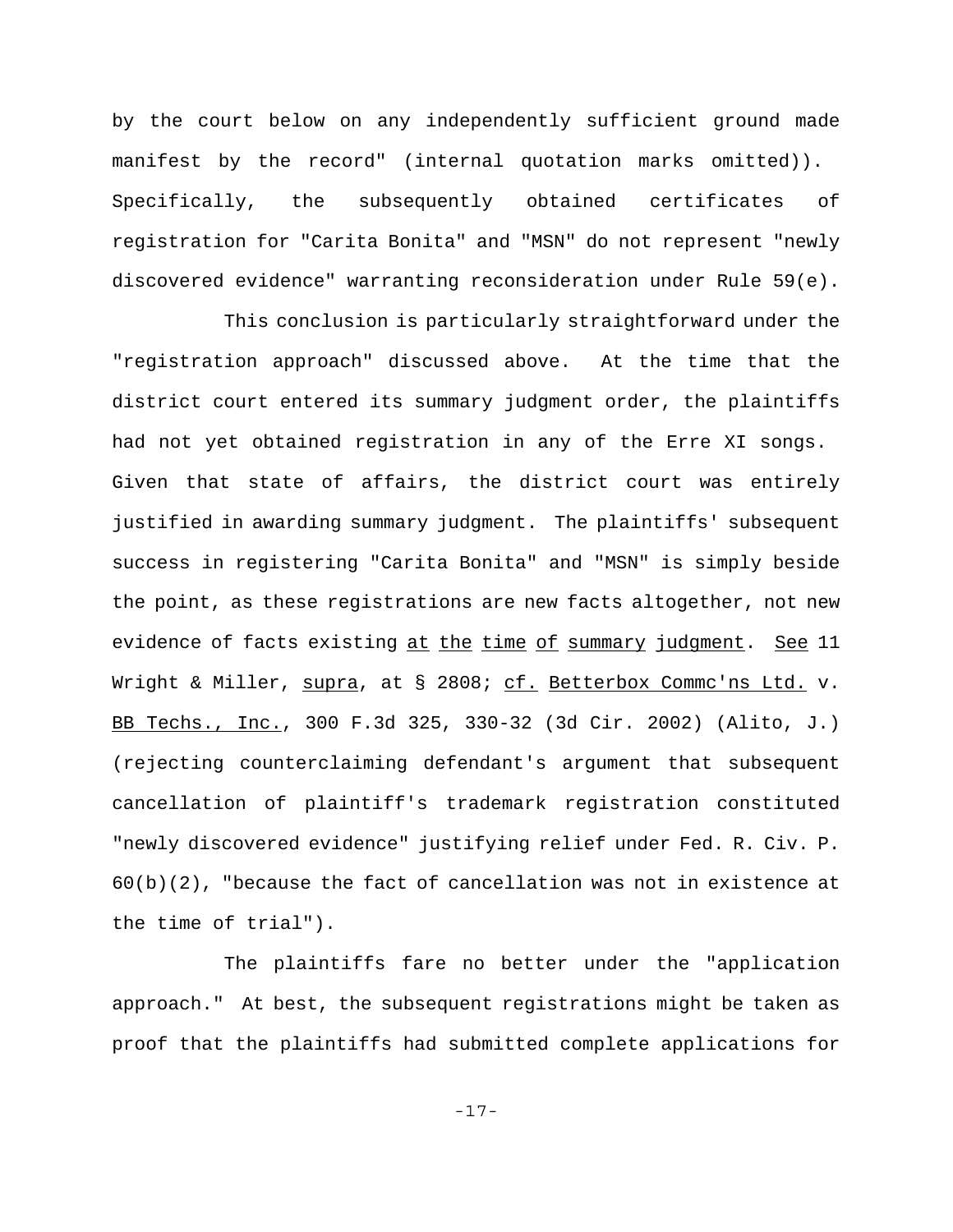these two songs by the time of summary judgment. $9$  Even assuming that to be the case, however, the plaintiffs have not shown that they were excusably ignorant of the fact that their applications were complete at the time of summary judgment, or that due diligence (e.g., an inquiry to the Copyright Office) would not have uncovered this fact. See Emmanuel, 426 F.3d at 422; 11 Wright & Miller,  $\frac{\text{supra}}{\text{s}}$ , at § 2808. To the contrary, since the plaintiffs themselves were responsible for submitting a complete application to the Copyright Office, it is only fair to infer that they were in a position to know whether their applications were complete and to provide the district court with evidence of this fact.

The plaintiffs took neither of these steps; instead, as shown above, they represented to the district court that the Copyright Office had not yet determined whether their applications were complete. Moreover, the plaintiffs did not file a motion for continuance in order to obtain evidence that the applications were in fact complete. We therefore find it surpassingly hard to

 $9$ We note, however, that nothing in the record appears to compel that conclusion. The plaintiffs' motion for reconsideration and attached certificates of registration offer no explanation for why "Carita Bonita" and "MSN" were registered but the other songs were not. It is certainly possible that these two applications were not complete until after summary judgment, in which case the registrations would not represent evidence of facts existing at the time of summary judgment. Cf. Betterbox, 300 F.3d at 331-32 (rejecting the argument that "post-trial cancellation show[ed] that, at the time of trial, the [Patent and Trademark Office] had already decided to cancel" the registration, because the "notice of cancellation [did] not reveal that a decision to cancel had been made at the time of trial").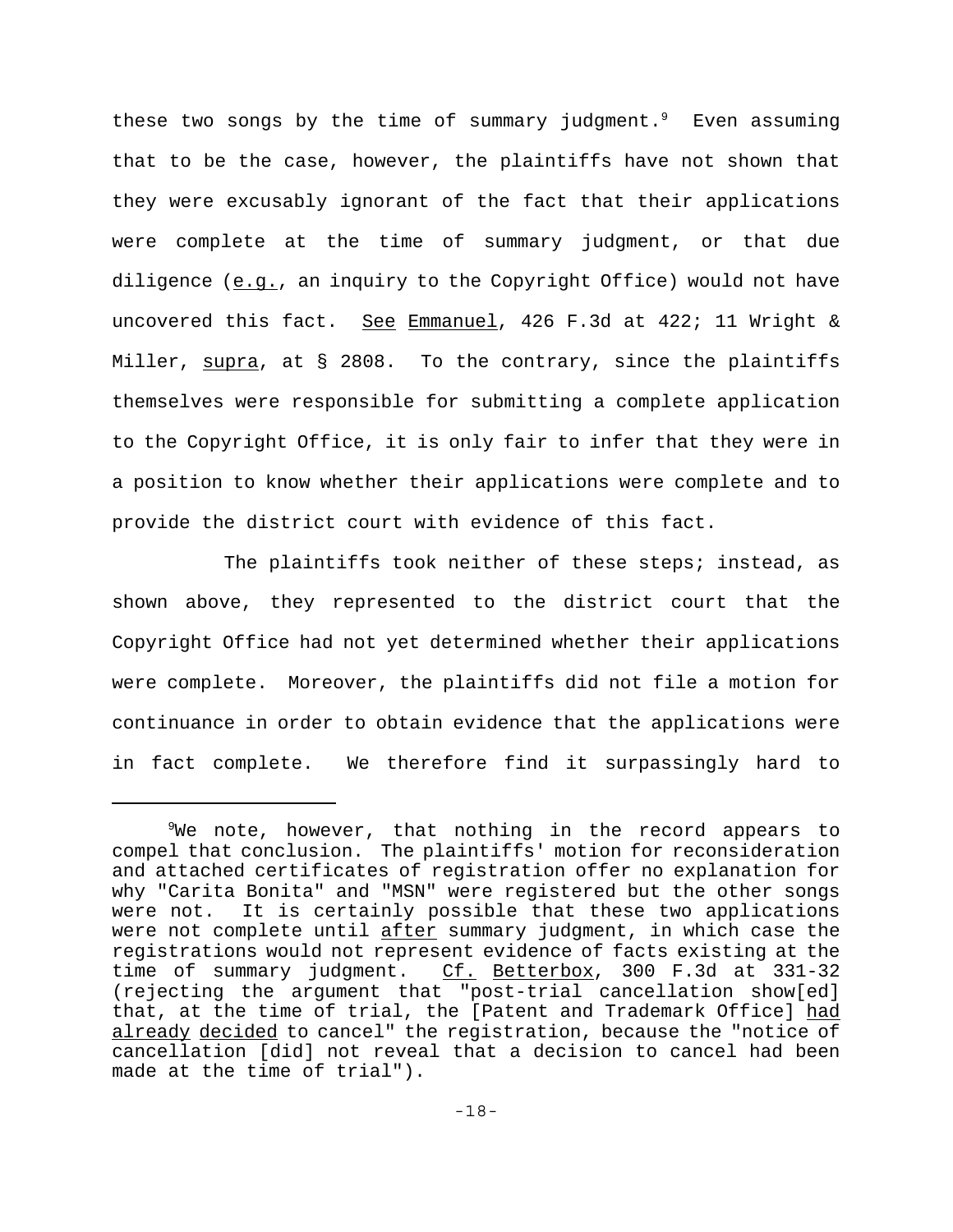believe that the plaintiffs could not have exercised greater diligence either in filing their applications with the Copyright Office or in their representations before the district court concerning the registration issue. Cf. Betterbox, 300 F.3d at 332 (even assuming arguendo that subsequent cancellation was evidence that an internal decision had been made to cancel the plaintiff's trademark registration by the time of trial, the counterclaimant "ha[d] not shown that it exercised due diligence in attempting to obtain evidence of such a decision," nor had it "ask[ed] for a trial continuance for the purpose of obtaining evidence that cancellation was imminent"). We therefore find no abuse of discretion on the part of the district court.

#### **B. Contract Claims**

### **1. Rivera Claim**

The plaintiff Raul Rivera Roldan brought an individual claim for breach of contract based on an alleged direct contractual relationship with the UMG defendants as to two songs, "Mirala Bien" and "Paleta," from the 2005 "Pa'l Mundo" CD. In addition to expressing skepticism as to whether this claim was adequately set forth in the complaint, the district court also found "no evidence" of such a contract in the record, and accordingly granted summary judgment to the defendants.

The parties do not dispute the applicability of Massachusetts contract law to this action. In order to establish

-19-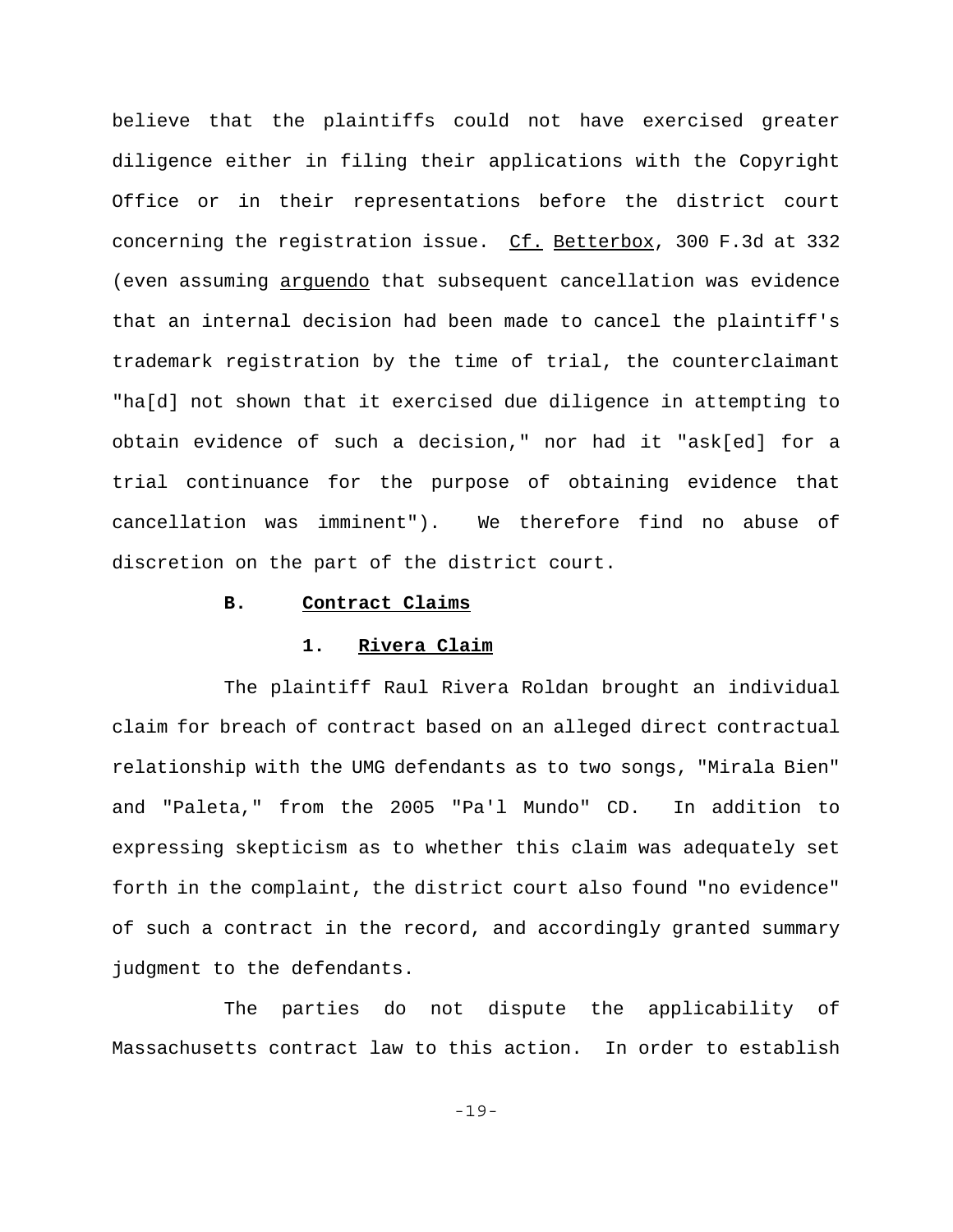a claim for breach of contract under Massachusetts law, a plaintiff must, inter alia, "prove that a valid, binding contract existed." Brooks v. AIG SunAmerica Life Assurance Co., 480 F.3d 579, 586 (1st Cir. 2007). Moreover, a plaintiff cannot merely "allege, in conclusory fashion, that the defendant breached the contract," and must instead "describ[e], with substantial certainty, the specific contractual promise the defendant failed to keep." Id. (internal quotation marks omitted).

Applying that legal standard, we find no error on the part of the district court. We agree with the district court that Count IX of the plaintiffs' complaint, alleging breach of contract as to Rivera, fails to identify -- let alone "describ[e], with substantial certainty,"  $\underline{\text{id.}}$  -- a specific contract between Rivera and the UMG defendants.<sup>10</sup> Nor does any of Rivera's cited evidence establish such a contract. Although Rivera did sign a 2006 recording agreement with Mas Flow providing for the payment of royalties, that document makes no mention of the UMG defendants and instead leaves Mas Flow responsible for compensation. Rivera's subjective understanding that "Universal Music  $[i.e.,$  UMG] was responsible for paying the mechanical royalties" is not alone

 $10$ Count IX instead alleges that Rivera contracted with the  $LT$ defendants and that this contract was later "transferred to 'The Label'"  $- i.e.,$  the "Label" created by the 2007 Profit Share Agreement between LT and Machete. As we explain in section B.3 infra, however, the plaintiffs have failed to adequately raise before us the argument that their contracts were assigned to the UMG defendants, and we therefore consider it waived.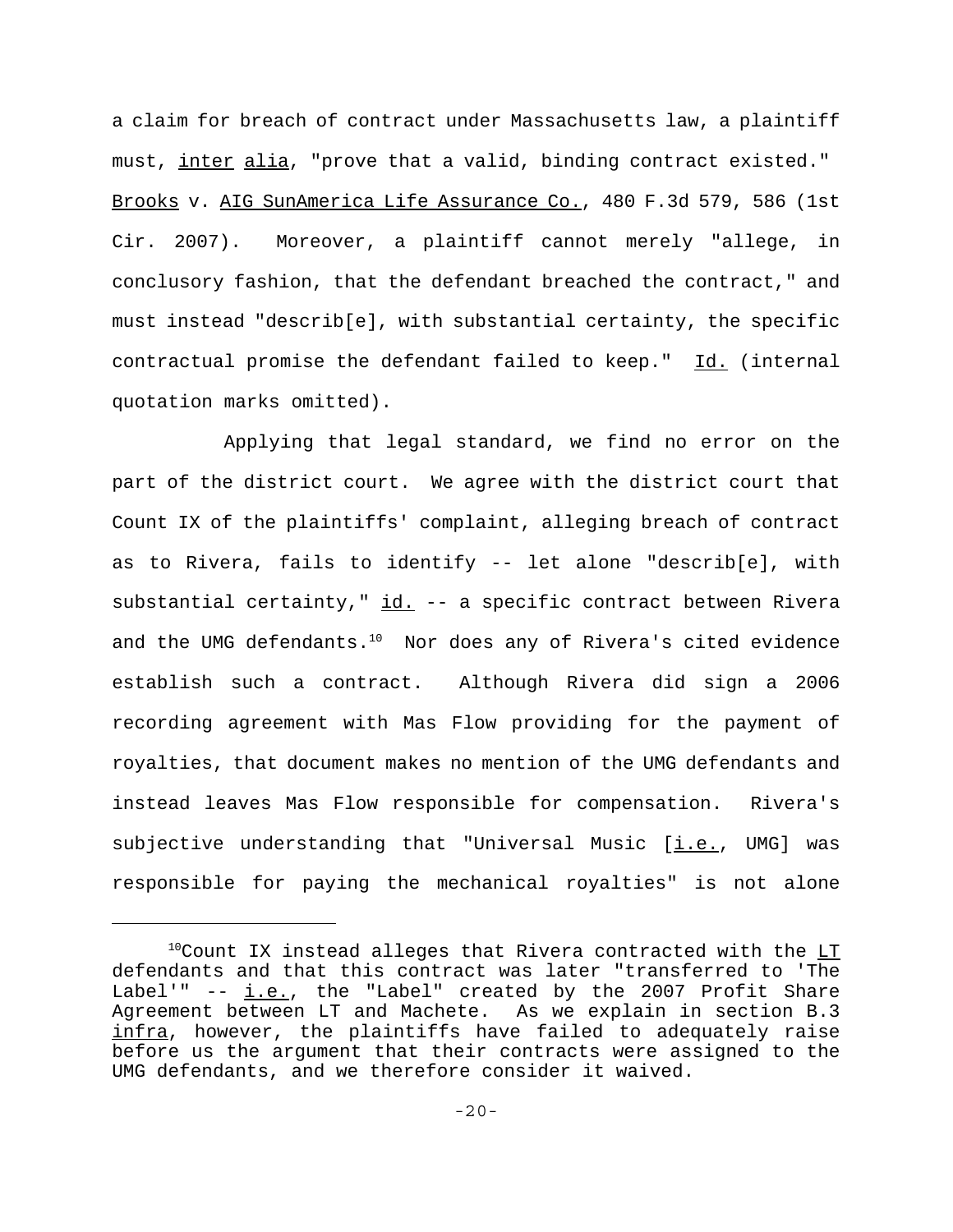enough to prove the existence of a direct contract with the UMG defendants. Finally, a UMG "song information sheet" showing Rivera's royalty percentage is not itself a contract between Rivera and UMG, and Rivera has pointed to no specific agreement to which this document is tied.

The remaining evidence on which Rivera relies -- the 2007 Profit Share Agreement, and an expert witness report interpreting this agreement  $--$  reflects an agreement between  $LT$  and Machete, and in no way establishes a direct contractual relationship between Rivera and the UMG defendants. Whether Rivera and the other plaintiffs are third-party beneficiaries of this contract is a separate question to which we presently turn.

## **2. Profit Share Agreement**

The plaintiffs next contend that the district court erred in awarding summary judgment on their third-party beneficiary claims regarding the defendants' alleged breach of the August 2007 Profit Share Agreement between Machete and LT.Noting that only one of the plaintiffs (Rivera) was even named in the Agreement, the district court found that the plaintiffs had "failed to plead sufficient facts to support" a third-party beneficiary claim and that they were at best merely incidental beneficiaries of the Profit Share Agreement.

Under Massachusetts law, a plaintiff seeking to enforce a contract as a third-party beneficiary must demonstrate "from the

-21-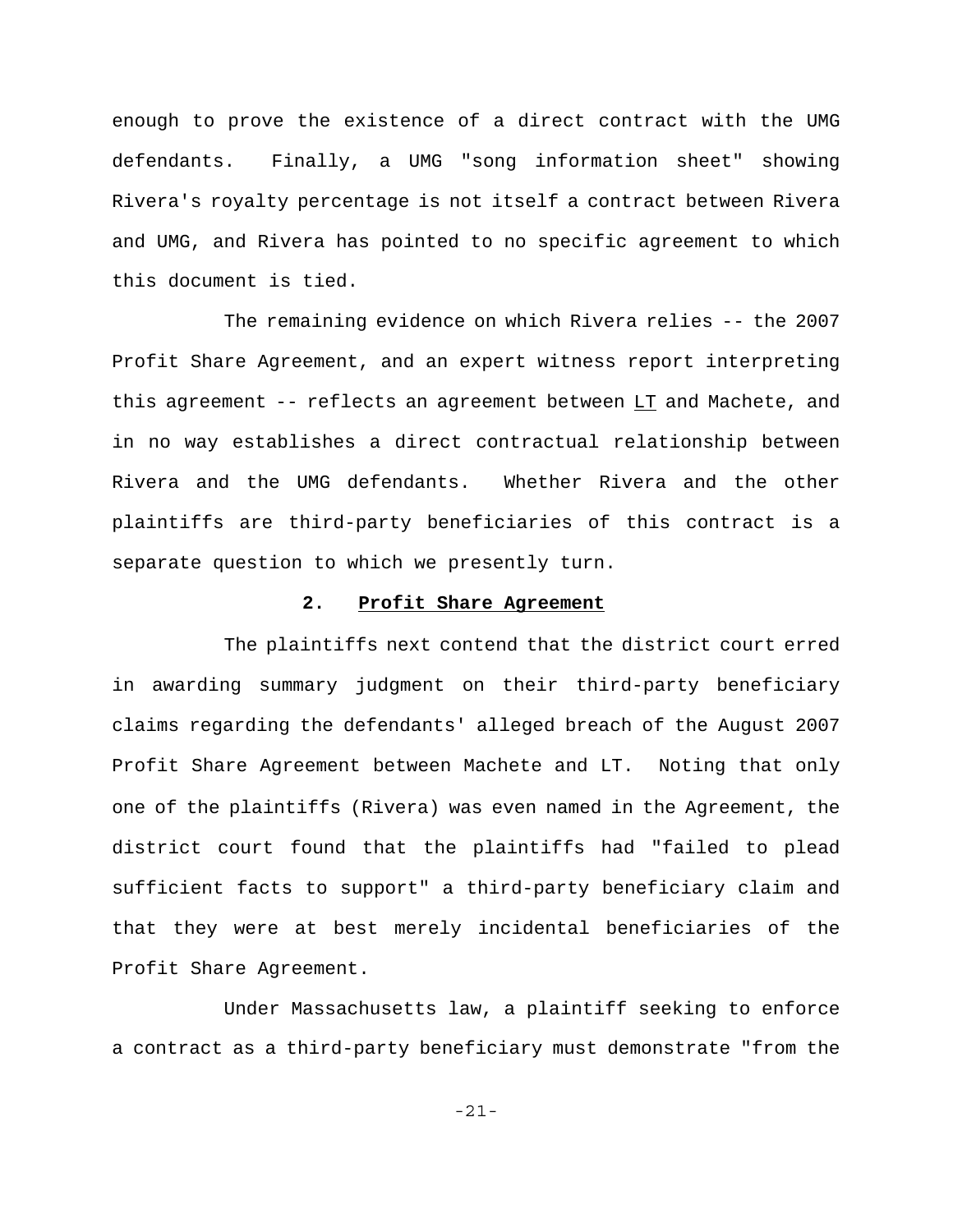language and circumstances of the contract that the parties to the contract clearly and definitely intended the beneficiaries to benefit from the promised performance." Miller v. Mooney, 725 N.E.2d 545, 550 (Mass. 2000) (internal quotation marks and brackets omitted); see also Anderson v. Fox Hill Vill. Homeowners Corp., 676 N.E.2d 821, 822-23 (Mass. 1997). Merely incidental beneficiaries lack standing to enforce a contract. See Harvard Law Sch. Coal. for Civil Rights v. President & Fellows of Harvard Coll., 595 N.E.2d 316, 319 (Mass. 1992); Choate, Hall & Stewart v. SCA Servs., Inc., 392 N.E.2d 1045, 1051 (Mass. 1979); Restatement (Second) of Contracts §§ 302, 315 (1981). On appeal, the plaintiffs point to four paragraphs of the Profit Share Agreement evincing, in their view, a sufficiently clear and definite intent for them to benefit. $11$  We address each in turn.

Paragraph E.2 of the Agreement, titled "Producer Royalty," governs compensation of the producers of recordings for the newly-created record label (the "Label").<sup>12</sup> The plaintiffs

 $12$ Paragraph E.2 provides in its entirety:

 $11$ We summarily reject the plaintiffs' additional argument that summary judgment was improper because the district court erroneously relied upon the "self-serving statements of Defendants' counsel," who testified that Machete and LT did not enter into the Profit Share Agreement with any intent to benefit the plaintiffs. As an initial matter, it is less than clear that the district court in fact relied upon this testimony, as it is nowhere cited in the summary judgment order. In any event, however, our review of the Profit Share Agreement persuades us that summary judgment was proper even without this additional evidence.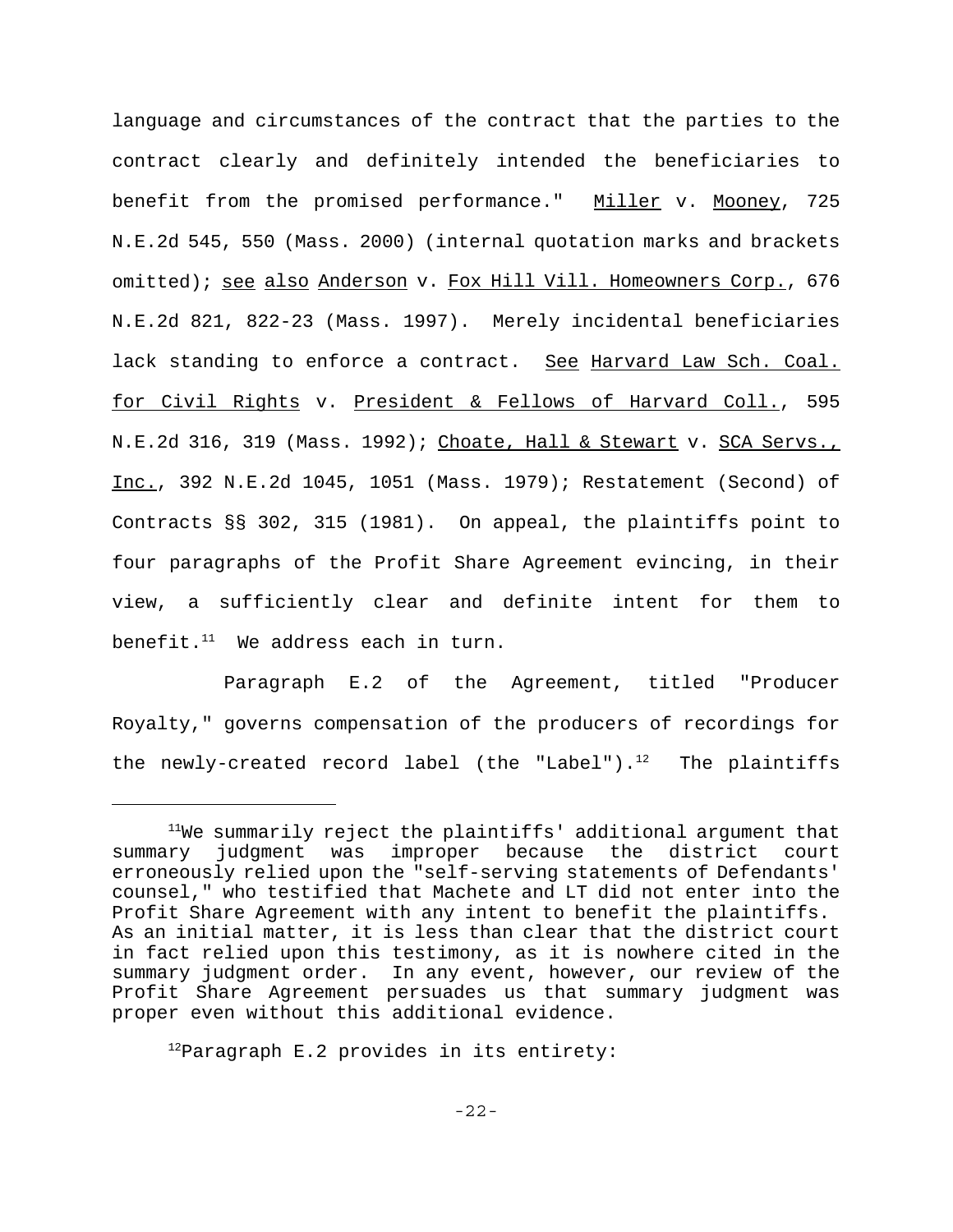suggest that the first sentence of Paragraph E.2, which specifically names Rivera (professionally known as "Thilo") in a list of LT producers whose services LT must provide to the Label, evinces an intent to benefit at least Rivera. Moreover, the plaintiffs cite Paragraph E.2 to support their contention that "the Profit Sharing Agreement states it will pay sums certain to [t]he LT Producers." But Paragraph E.2 imposes no obligation on Machete to pay these royalties. Instead, it twice states that LT is responsible for the producers' compensation: "LT will be solely responsible for compensating the LT producers" and any other producers it engages, and again, "Any additional funding required for the LT producer services shall be provided directly and soley

LT and its Principal [Saldana] will also furnish the services of the producers known as the Underage, Tainy, Nales, A & A, and Thilo [Rivera] (the "LT Producers") to the Label, pursuant to work for hire agreements signed between LT and the LT Producers. The LT producers may work on projects outside of the Label so long as such work does not interfere with LT's delivery obligations hereunder and so long as Label projects are given priority over any outside projects. LT will be solely responsible for compensating the LT producers or engaging and compensating any other producers it may engage to assist with the recordings hereunder, including without limitation the producer services of the producer professionally known as Tunes [Cabrera]. Notwithstanding the foregoing, it is the intention of the parties that the LT producers shall be compensated on a flat fee basis of up to Two Thousand Dollars (\$2,000.00) per track which will be taken from the relevant artist's authorized recording budget or a royalty of three percent (3%) if the artist agreement provides for an all-in royalty, to be decided on a case by case basis. Any additional funding required for the LT producer services shall be provided directly and soley [sic] by LT and or Principal.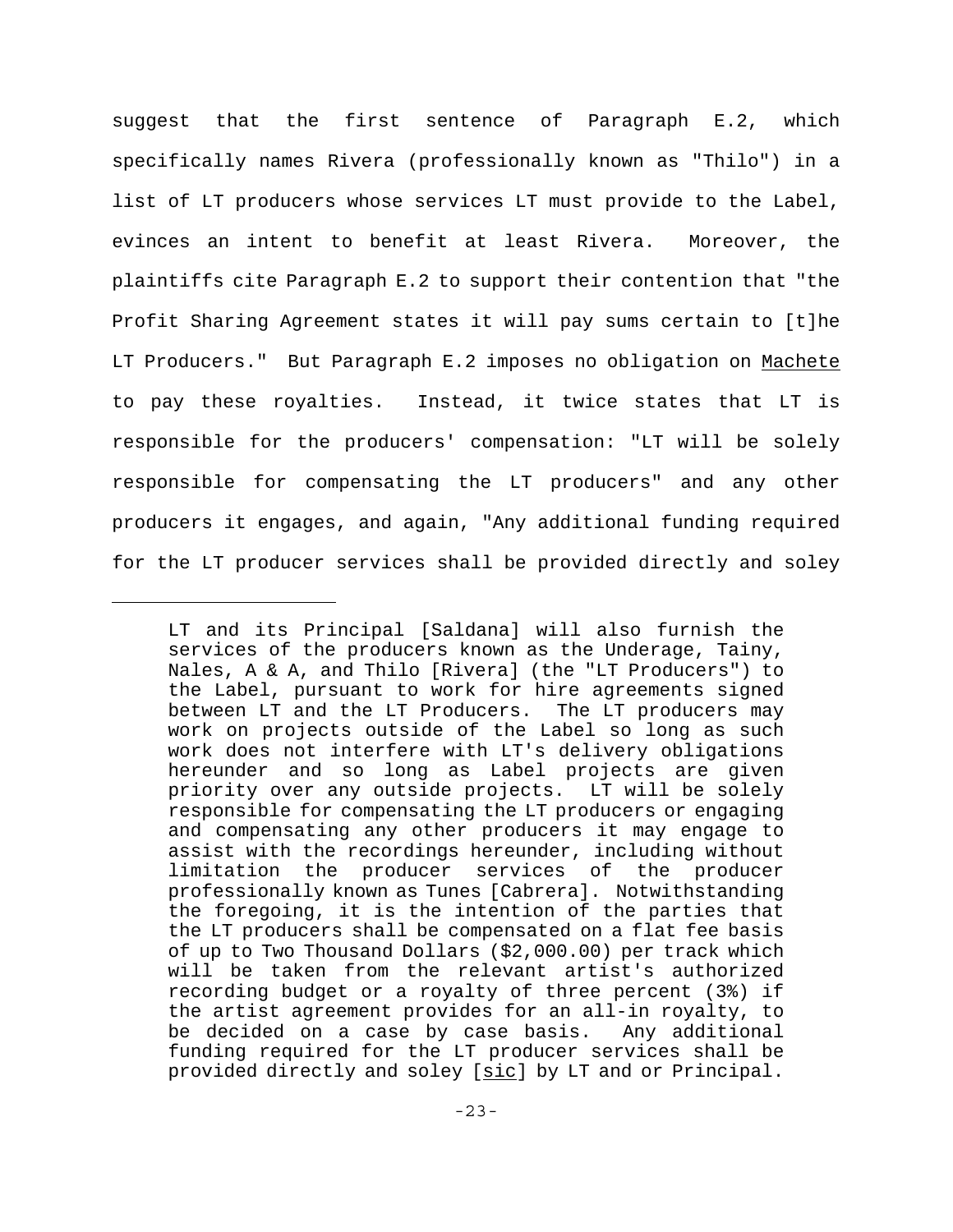[sic] by LT and or [Saldana]." There is thus nothing in Paragraph E.2 that even establishes a duty on Machete's part inuring to the plaintiffs' benefit, much less an intent for the plaintiffs to benefit. To the contrary, Paragraph E.2 makes clear that any such obligation rests with LT.

Paragraphs H and R of the Agreement also fail to support the plaintiffs' theory.<sup>13</sup> Although the plaintiffs aver that Rivera "was entitled to a share of LT's profits stemming from this agreement" and "to royalties for his share of the P'Al [sic] Mundo CD" under these two paragraphs, neither paragraph creates any contractual obligation as to Rivera or any other plaintiff. Instead, these paragraphs govern LT's profits from the newly-

Machete shall pay LT forty nine percent (49%) of the Label's Net Proceeds (the "LT Profit"), retaining the balance of Net Proceeds for Machete's own account. "Net Proceeds" shall mean all income received from the exploitation of the Label's products throughout the Territory (including license income pursuant to paragraph F below) less [] aggregate costs and fees . . . .

Paragraph R in turn provides in pertinent part:

In consideration of Principal's producer services in connection with the Masters embodied on the album "Pa'l Mundo" (the first "WY Album") embodying the performances of the artists Juan Luis Morera Luna and Llandel Vegilla Malave, collectively professionally known as Wisin and Yandel (hereinafter referred to as WY), Machete hereby grants to LT a participation of 25% of Machete's Net Proceeds pursuant to paragraph H, above, and a 25% ownership interest in such Masters, commencing on January 1, 2007 and with respect to sales after such date.

<sup>13</sup>Paragraph H.1, titled "Distribution of Profits," provides in pertinent part: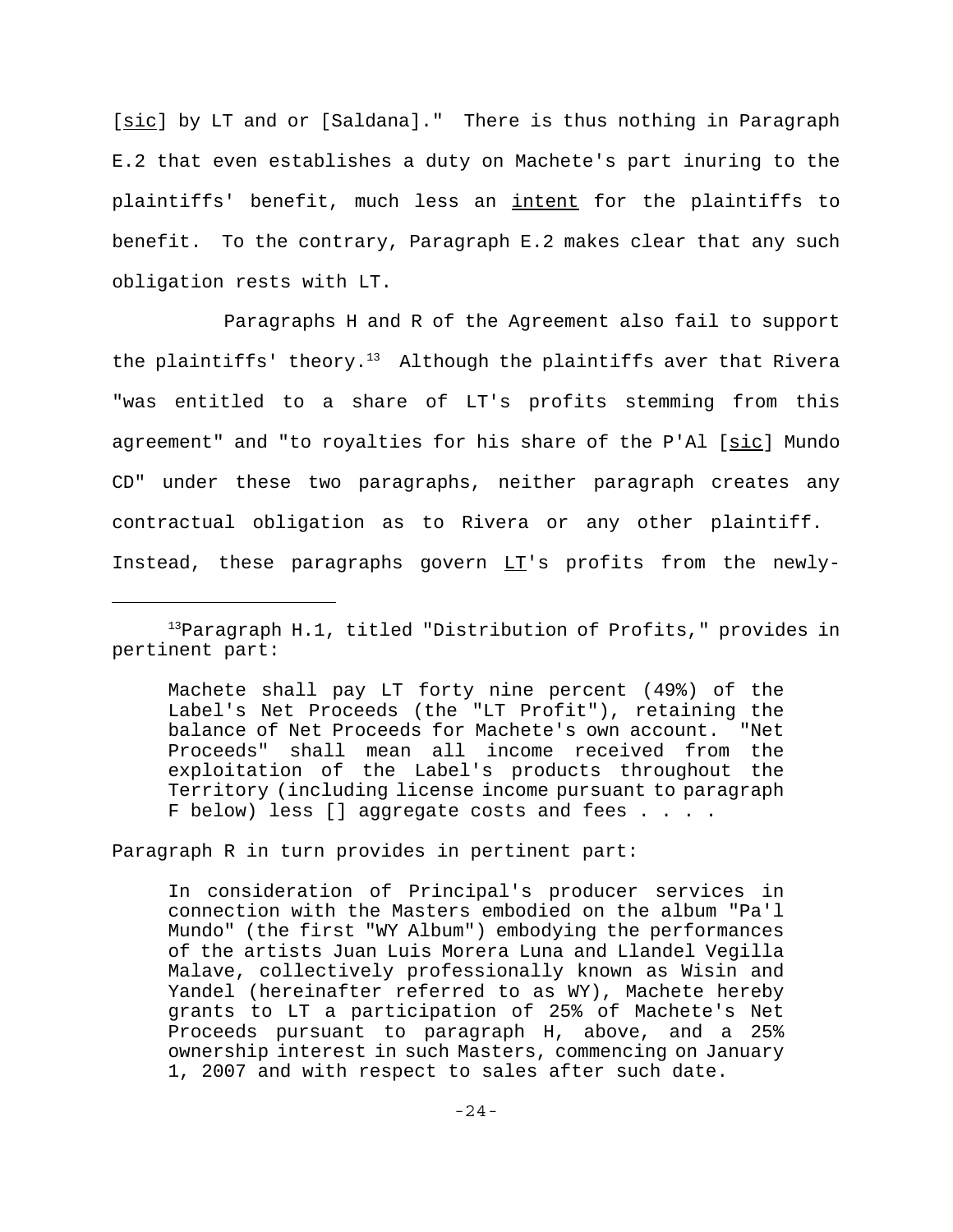created Label and from the 2005 "Pa'l Mundo" CD and, therefore, do not evince any intent to benefit the plaintiffs.

The final provision of the Agreement upon which the plaintiffs rely is Paragraph K.2, titled "LT's Services." It provides:

> LT will furnish the services of Principal and the LT Producers (provided that Principal shall be the sole or primary producer) to produce ten (10) recordings of various Machete artists (i.e., non Label artist's [sic]) upon Machete's request. Machete will pay the applicable LT Producers an advance in the amount of Four Thousand Dollars (\$4,000.00) upon Delivery of each such track to Machete and a royalty of up to 3% to be taken out of the artist royalty and recoupable from the aforementioned advance and recording budget. Such amounts shall be funded by Machete so long as they are within the maximum authorized A & R budgets set forth herein. Otherwise LT shall fund such amounts.

Unlike the other paragraphs, this paragraph expressly contemplates the payment of royalties to the "LT Producers" (a group defined in Paragraph E.2 and including Rivera) by Machete rather than by LT. Nevertheless, it imposes no actual obligation on Machete's part to employ these producers on non-Label projects; instead, it requires LT to furnish the producers "upon Machete's request."

The plaintiffs have not alleged that the Erre XI songs were produced under this provision for a non-Label artist. To the contrary, the parties do not dispute that the Erre XI artists were signed to the Label. Reading the contract in its entirety as we must, and construing it "to give reasonable effect to each of its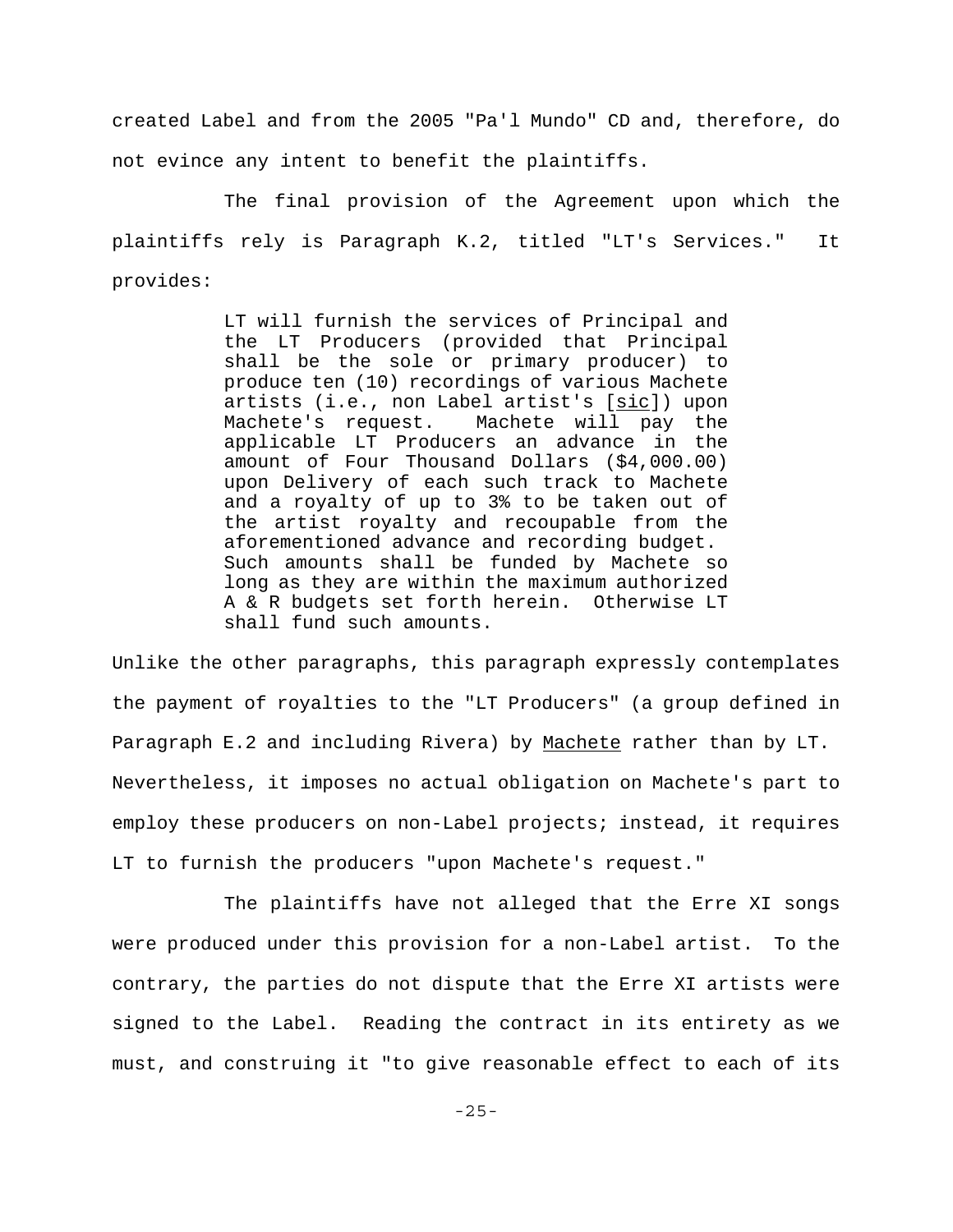provisions," J.A. Sullivan Corp. v. Commonwealth, 494 N.E.2d 374, 378 (Mass. 1986), we conclude that this case, involving Label recordings, is governed by Paragraph E.2 rather than K.2. As discussed above, that provision of the Agreement leaves LT "solely responsible" for producer royalties and thus offers no support for the plaintiffs' third-party beneficiary claim against the UMG defendants.

Apart from the text of the Profit Share Agreement, the plaintiffs also point to various items of extrinsic evidence in an effort to bolster their third-party beneficiary claims tied to the Agreement. We conclude, however, that this extratextual evidence -- an expert witness's written opinion interpreting the Agreement, deposition testimony of a Machete employee, a letter from Machete to LT alleging breach, and a series of internal emails in which UMG states that it will be administering mechanical royalties for the Erre XI album -- cannot be introduced to contradict the unambiguous language of the Agreement.

Under Massachusetts contract law, "extrinsic evidence may be used as an interpretive guide only after the judge or the court determines that the contract is ambiguous on its face or as applied." Bank v. Thermo Elemental Inc., 888 N.E.2d 897, 908 (Mass. 2008); see also Nat'l Tax Inst., Inc. v. Topnotch at Stowe Resort & Spa, 388 F.3d 15, 20 (1st Cir. 2004) ("[E]xtrinsic evidence may be considered if language is ambiguous but not

-26-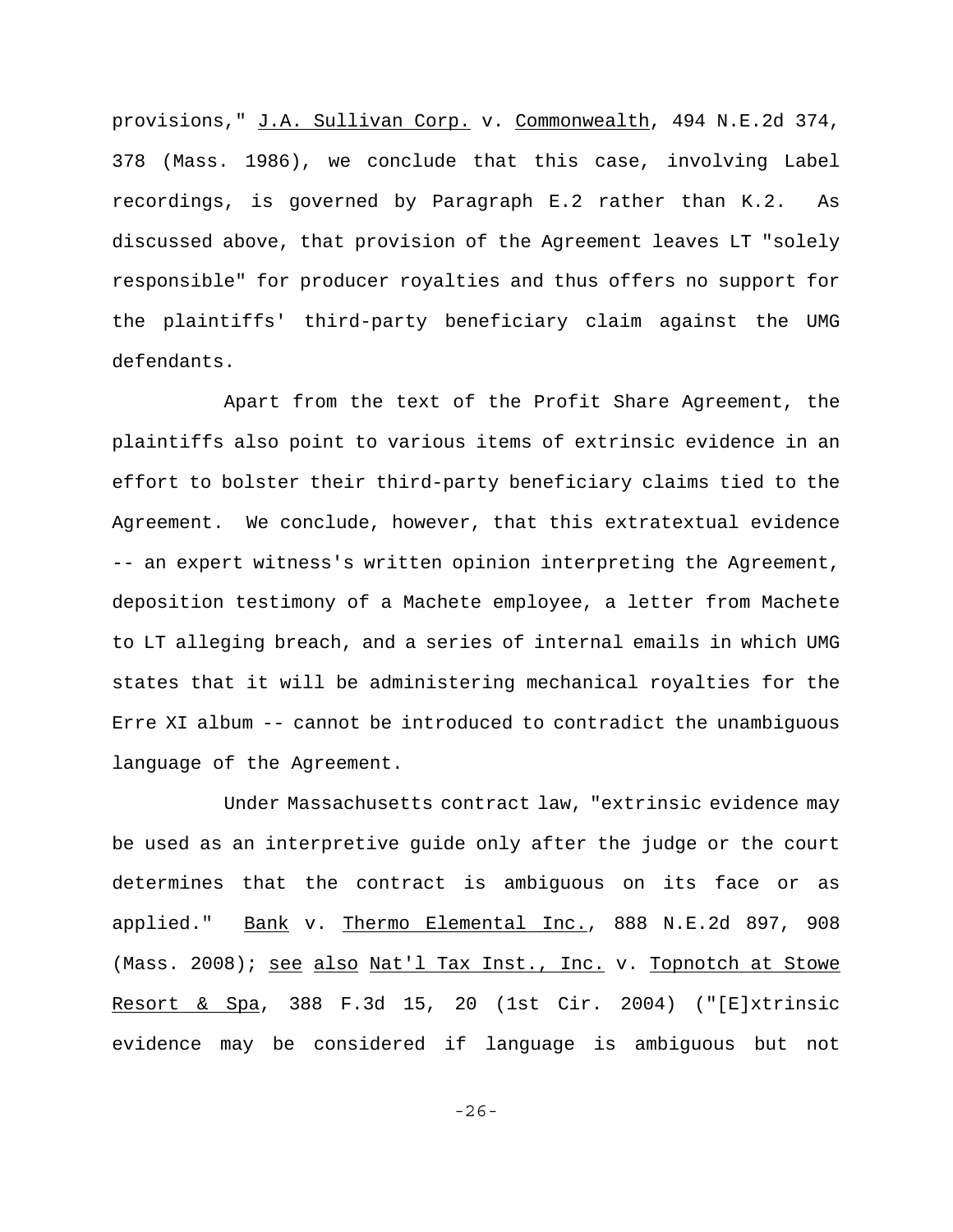otherwise (and whether language is ambiguous is a question for the judge)."). The plaintiffs fail to persuade us of any ambiguity in the language of Paragraph E.2 of the Agreement, which twice states that LT is solely responsible for the compensation of its producers. We therefore see no need to resort to extrinsic evidence in our interpretation of the Agreement.

Even if we were to do so, hewing to a more liberal approach under which extrinsic evidence may be considered "to demonstrate that a term is vague or ambiguous in the first place," Smart v. Gillette Co. Long-Term Disability Plan, 70 F.3d 173, 179 (1st Cir. 1995), our conclusion would remain the same. Of the four items of extrinsic evidence identified by the plaintiffs, two - the Machete employee's deposition testimony and the letter from Machete to LT alleging breach -- concern only the contractual relationship between Machete and LT and seemingly have no relevance to the plaintiffs' contractual rights.<sup>14</sup> Although the plaintiffs cite their expert witness's opinion for the proposition that "payment of mechanical royalties by the label[] is a standard

 $14$ The deposed employee testified about a statement from Machete's president that Machete would not pay Saldana the money he was owed, and did not mention any money owed to the plaintiffs in this case. Similarly, although the plaintiffs claim that the letter from Machete to LT alleges breach on the part of LT's producers, it in fact only alleges a breach of LT's obligations under the Profit Share Agreement: it states in pertinent part that LT's producers have provided services on non-Label projects "that have materially interfered with the delivery obligations of LT's Benjamin as prohibited pursuant to Section E(2)" of the Profit Share Agreement.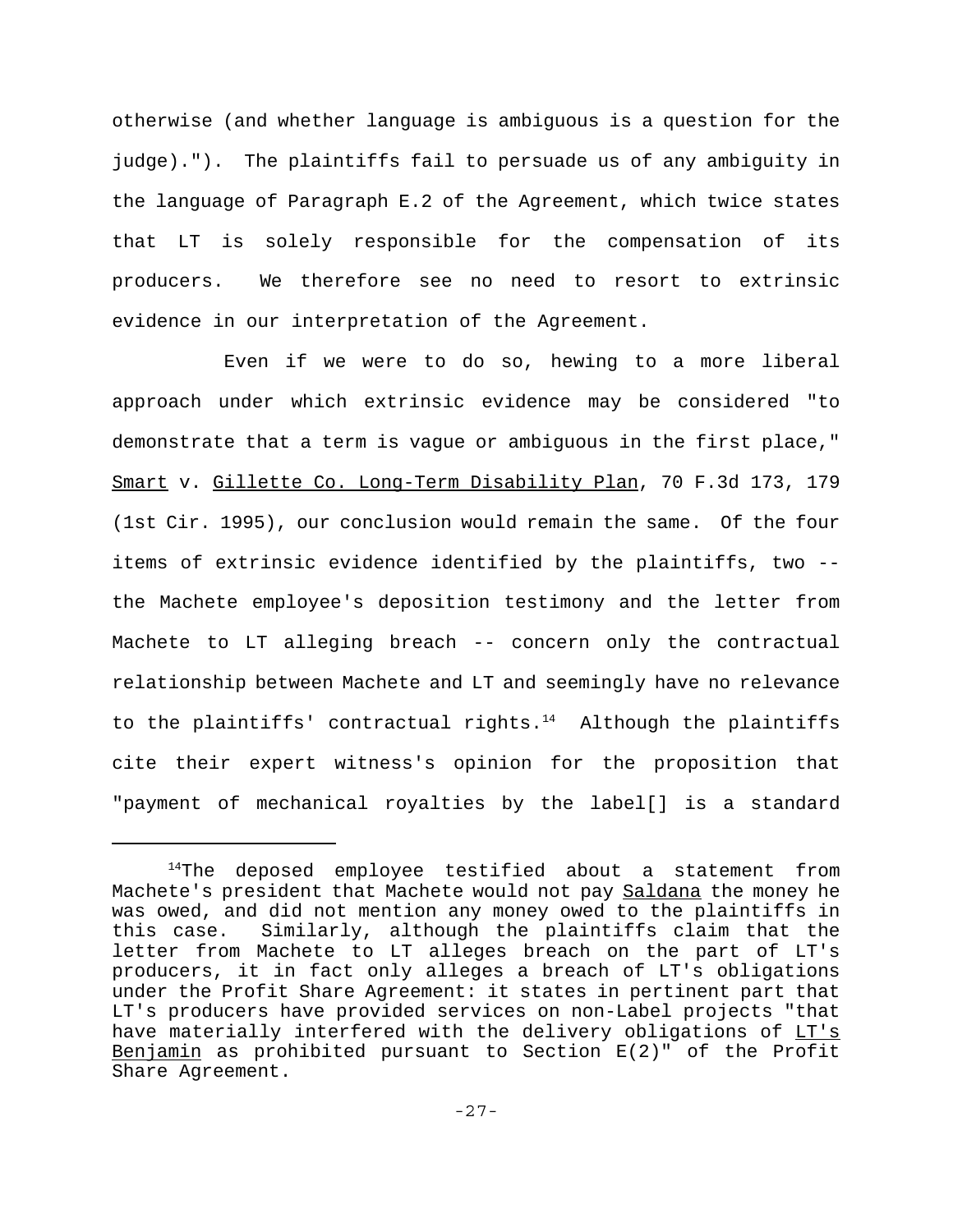practice," the expert's analysis focuses primarily on another section of the Agreement, Paragraph T, concerning which the plaintiffs raise only a cursory appellate argument. Moreover, although general industry practices may be helpful in resolving contractual ambiguities, see, e.g., C.A. Acquisition Newco, LLC v. DHL Express (USA), Inc., 696 F.3d 109, 114 (1st Cir. 2012), we do not think this testimony alone suffices to create an ambiguity in the plain language of Paragraph E.2. See Smart, 70 F.3d at 180 ("In no event may extrinsic evidence be employed to contradict explicit contract language or to drain an agreement's text of all content save ink and paper.").

As for the internal emails in which UMG states that it will be administering mechanical royalties for the Erre XI album, we think them too slender a reed to render the Agreement ambiguous as to the plaintiffs' status. Although these emails may indeed evince some obligation on the part of the UMG defendants, they were sent a year after Machete and LT signed the Profit Share Agreement and do not compel the conclusion that the Agreement was the origin of the defendants' obligation. We find these emails insufficient to impugn the plain language of Paragraph E.2, requiring LT to compensate its producers, and therefore conclude that the Profit Share Agreement imposed no duty on the UMG defendants to compensate the plaintiffs.

-28-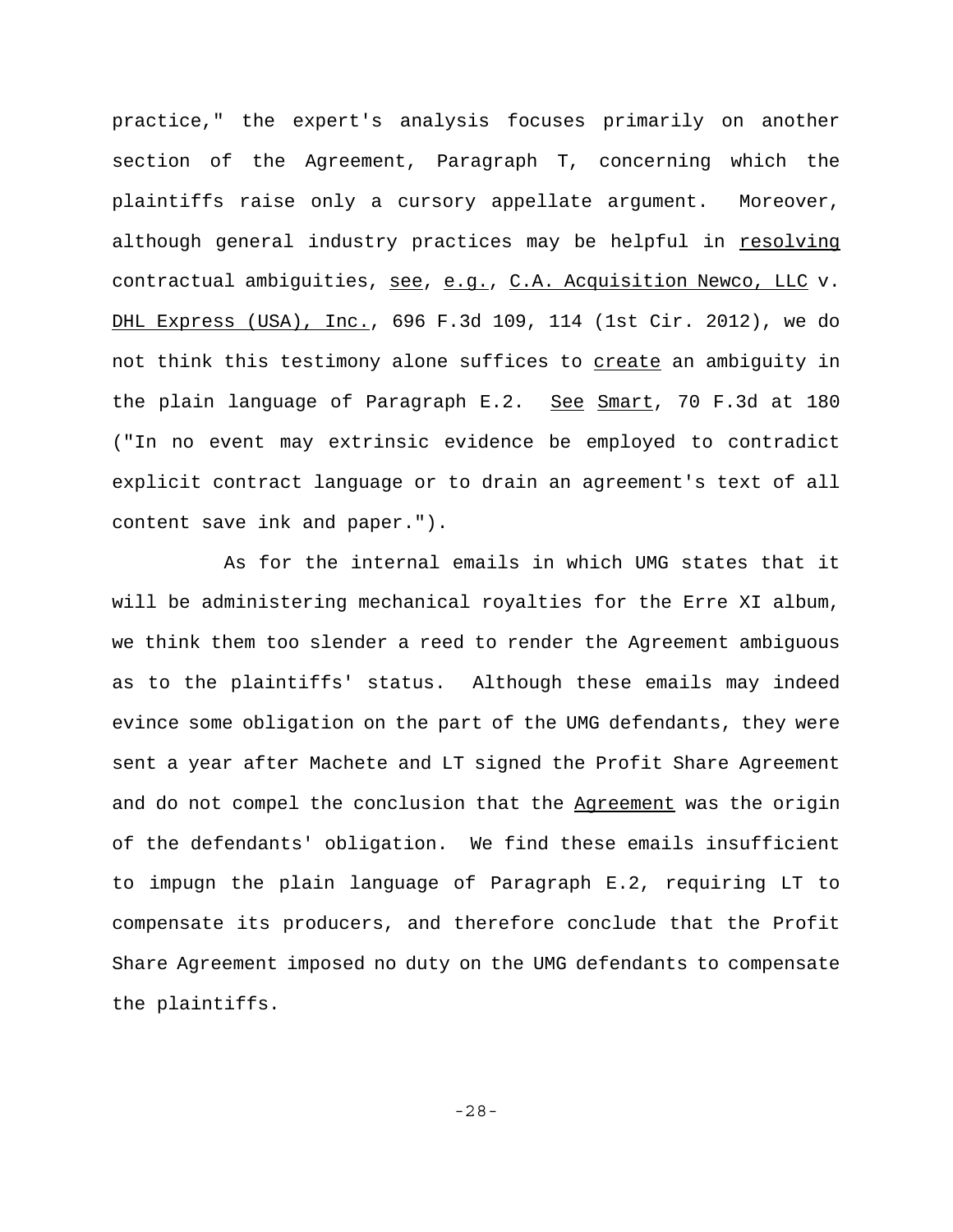In a final effort to establish third-party beneficiary status, the plaintiffs suggest that they "gave consideration" for the Profit Share Agreement, focusing specifically on Rivera's renegotiation of his 2006 producer agreement in the wake of the Profit Share Agreement. Whether Rivera gave consideration for the Agreement to occur is a separate question, however, from whether he was an intended third-party beneficiary of the Agreement. Just as personal consideration on the part of a third party is not necessary to establish third-party beneficiary status, see 13 Williston on Contracts § 37:28 (4th ed. 2013), so too is it not sufficient. Because the plaintiffs have failed to show that the Profit Share Agreement was intended for their benefit, their thirdparty beneficiary claims fail.

#### **3. Miscellany**

Other argumentative riffs emerge intermittently from the plaintiffs' often dissonant briefing. The plaintiffs appear to have contended below that Paragraph T of the Profit Share Agreement, by transferring "[a]ll artist contracts owned or controlled by Mas Flow, LT, [or] any affiliated companies" to the new Label, constituted an assignment of LT's contractual duties to Machete. On appeal, however, they only dedicate a single sentence of their reply brief to this argument, stating merely that this paragraph "along with the other cited sections in plaintiffs' brief clearly demonstrate[s] evidence of an intention to benefit

-29-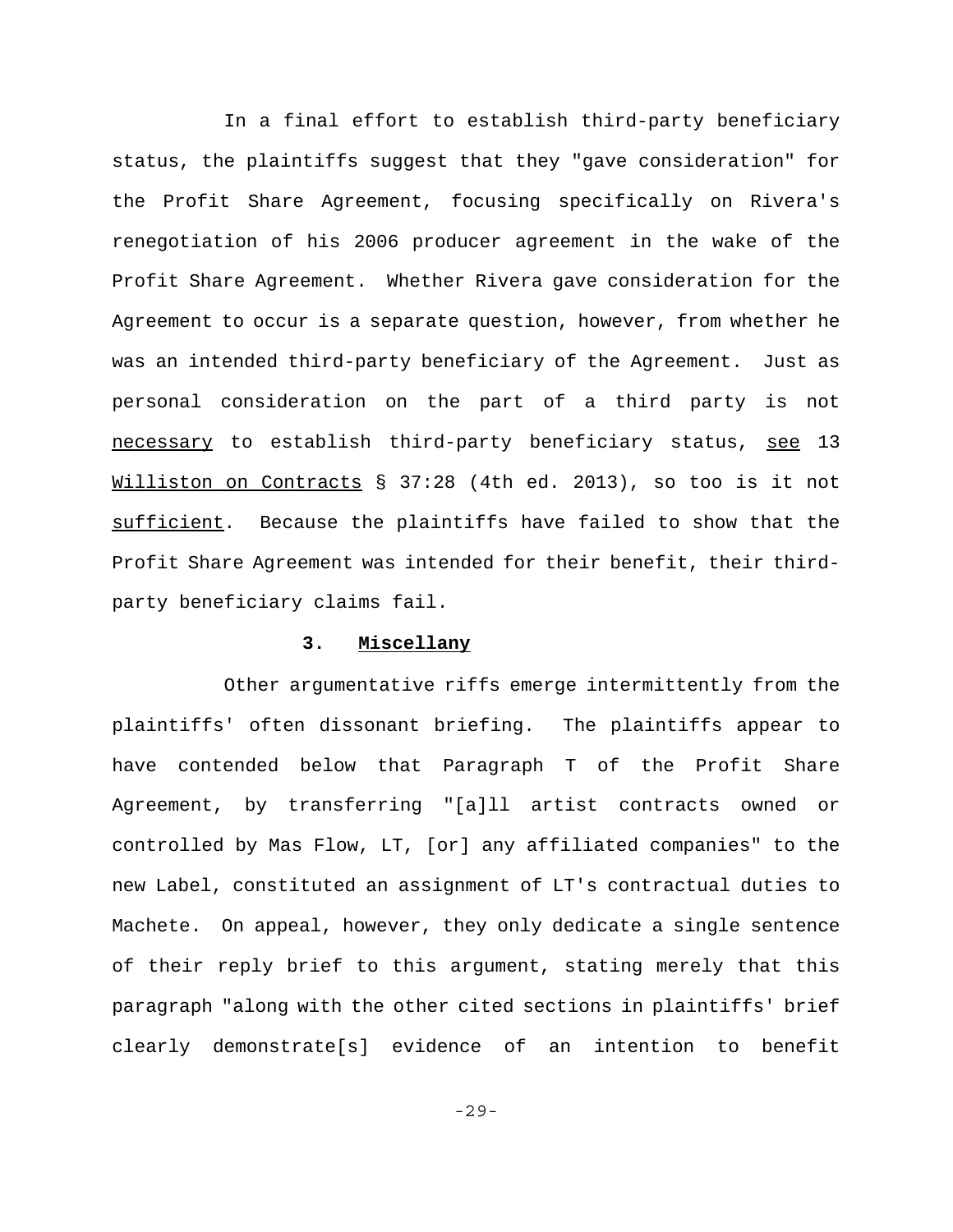plaintiffs." With no further elaboration and no identified evidence contradicting the district court's conclusion that "only Gerry Capo Hernandez's contract was actually transferred to the Label under this provision, and [Capo] is no longer a Plaintiff in this case," we deem this cursory argument waived and do not assess its merit. See Tower, 326 F.3d at 299; Zannino, 895 F.2d at 17.

We also reject the plaintiffs' claim that they are "joint authors of the disputed songs" and therefore entitled to "royalties, mechanical or otherwise" from Machete. As discussed in section A.1 supra, these joint authorship allegations were insufficiently pleaded below and cannot now be developed for the first time on appeal. So, too, with respect to the plaintiffs' embryonic theory that the "Label" created by the Profit Share Agreement was a partnership between Machete and LT and that the partners are therefore jointly liable to the plaintiffs. The plaintiffs neither alleged such a partnership in their complaint nor raised this theory in their opposition to summary judgment below, and therefore cannot do so now. See Iverson, 452 F.3d at 102; McCoy, 950 F.2d at 22.

# **4. Motion for Reconsideration**

Unlike their copyright claims, the plaintiffs do not allege that newly discovered evidence warranted reconsideration of their contract claims; instead, they claim that the district court's entry of summary judgment was based on a "manifest error of

-30-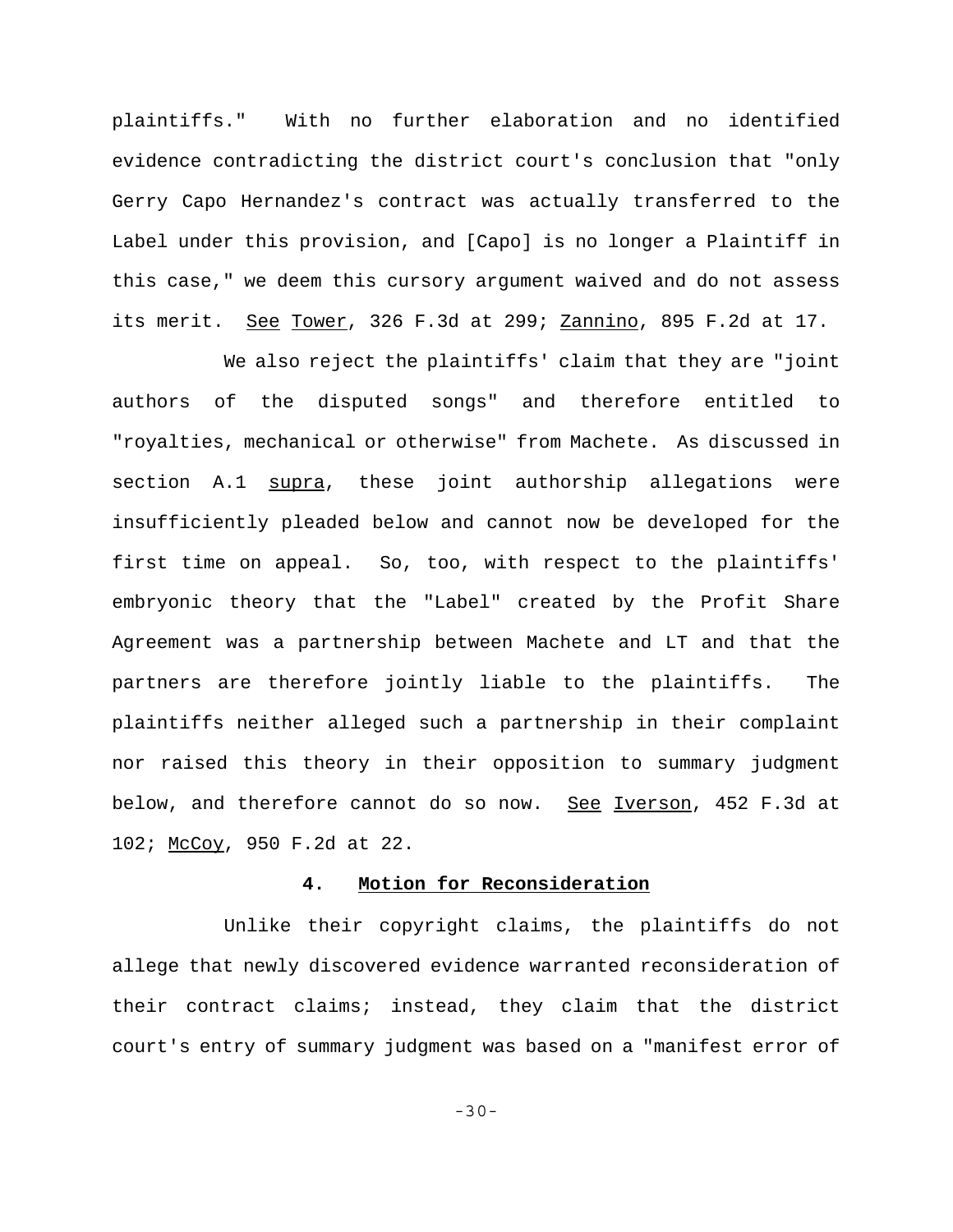law" and that the court therefore abused its discretion in denying their motion for reconsideration. See FDIC v. World Univ. Inc., 978 F.2d 10, 16 (1st Cir. 1992) ("Motions under Rule 59(e) must either clearly establish a manifest error of law or must present newly discovered evidence."). Because we have discerned no legal error, the district court did not abuse its discretion in denying the motion for reconsideration.

### **C. Lanham Act Claim**

The plaintiffs next aver that the district court "failed to address the Lanham Act claims . . . apparently due to the Court's finding of no registration." In fact, however, the district court's supposed oversight is susceptible to a more straightforward explanation. Except for a single reference in the first paragraph (titled "Nature of the Action"), which describes the plaintiffs' suit as partially "a civil action for . . . false designation of origin under the Lanham Act," the plaintiffs' complaint neither lists a count under the Lanham Act nor makes any other allusion to a Lanham Act claim. Nor do we find any mention of a Lanham Act claim in any of the plaintiffs' other district court filings save for a lone sentence in their March 2012 motion for reconsideration.<sup>15</sup> The mere mention of a Lanham Act claim in the opening paragraph of the plaintiffs' complaint is not enough to

<sup>&</sup>lt;sup>15</sup>The motion for reconsideration states, "Plaintiffs also properly pleaded a claim pursuant to the Lanham Act, which defendant has not addressed and should not have been dismissed."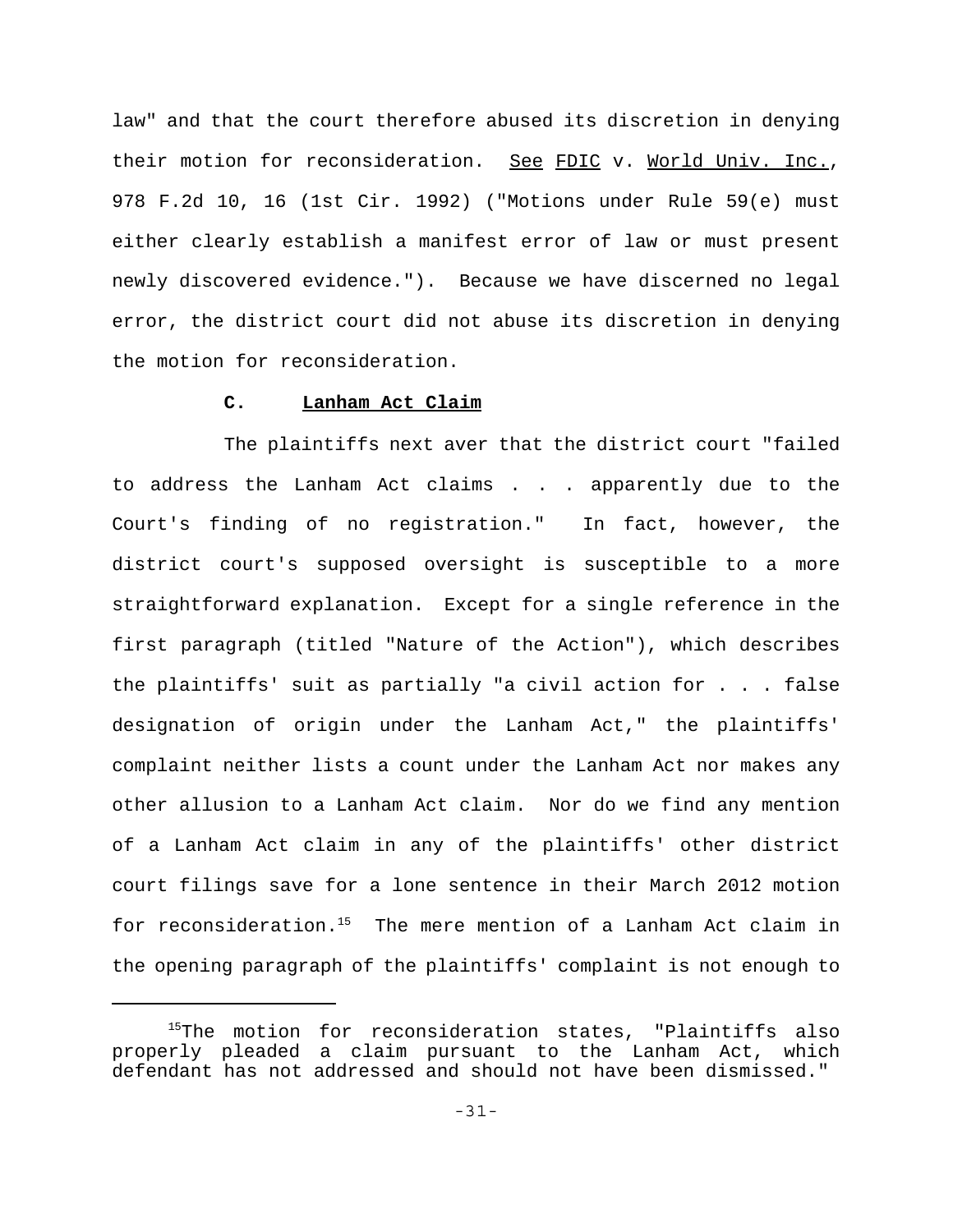make out such a claim as part of the plaintiffs' cause of action, cf. Coll, 642 F.3d at 901, let alone to set forth "sufficient factual matter, accepted as true, to 'state a claim for relief that is plausible on its face,'" Ashcroft v. Iqbal, 556 U.S. 662, 678 (2009) (quoting Bell Atl. Corp. v. Twombly, 550 U.S. 544, 570 (2007)). We thus repeat what is by now a familiar leitmotif in this opinion: having failed to adequately raise this claim before the district court, the plaintiffs cannot now raise it on appeal. See Iverson, 452 F.3d at 102; McCoy, 950 F.2d at 22.

#### **D. Procedural Issues**

On appeal, the plaintiffs also challenge the district court's adverse rulings on their motion for additional discovery and their motion to transfer the case to Puerto Rico. We review both rulings for abuse of discretion. See Ecker v. United States, 575 F.3d 70, 76 (1st Cir. 2009) (transfer); Ayala-Gerena v. Bristol Myers-Squibb Co., 95 F.3d 86, 91 (1st Cir. 1996) (additional discovery).

# **1. Motion for Additional Discovery**

Not long after filing their opposition to the defendants' motion for summary judgment, the plaintiffs filed a motion under Fed. R. Civ. P. 56(d), seeking an extension of time in which to depose Machete's keeper of records and its former president. The district court denied this motion, following the tripartite

-32-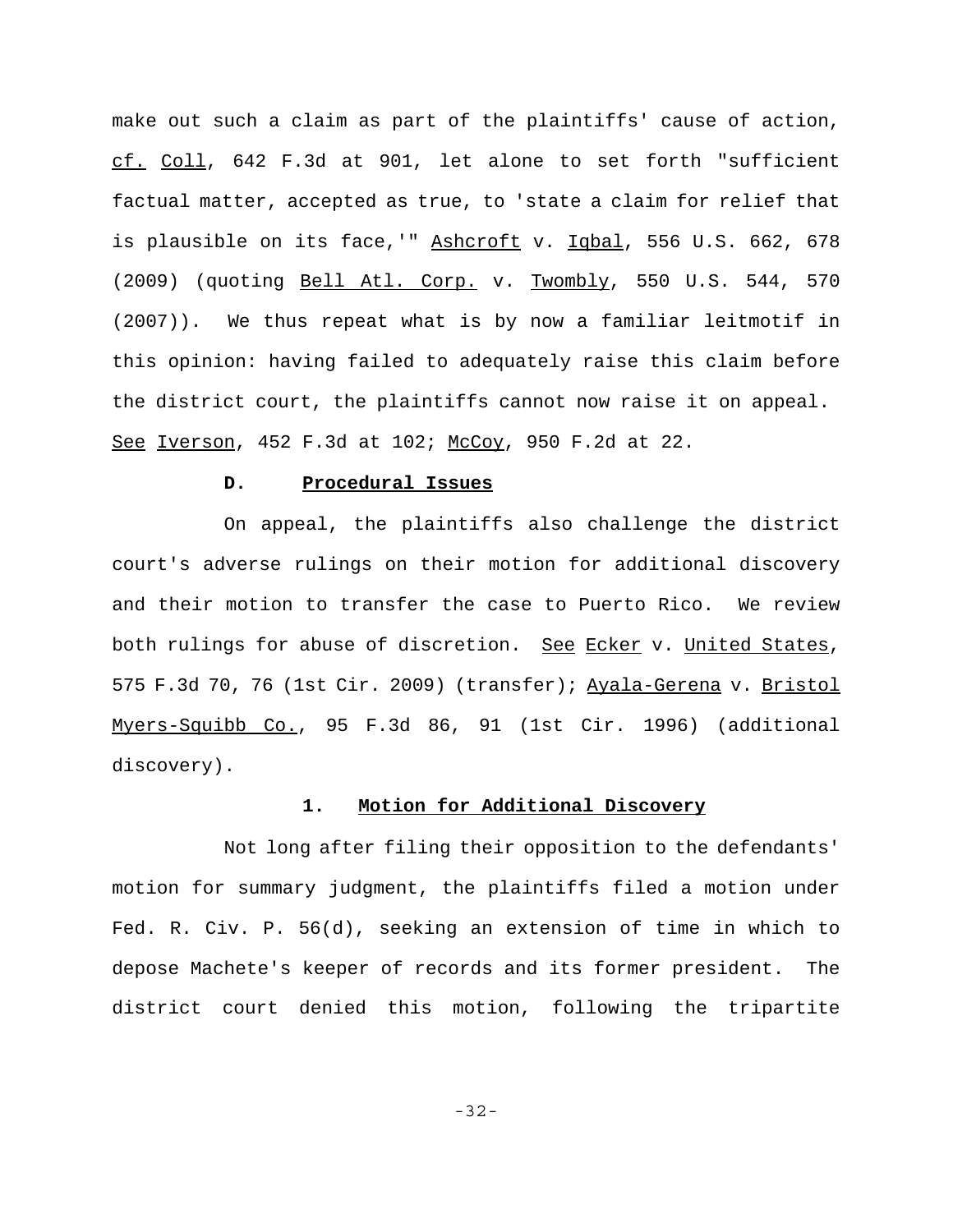analysis set forth in Rivera-Torres v. Rey-Hernández, 502 F.3d 7, 10 (1st Cir. 2007):

> A litigant who seeks to invoke [Rule 56(d)] must act with due diligence to show that his predicament fits within its confines. To that end, the litigant must submit to the trial court an affidavit or other authoritative document showing (i) good cause for his inability to have discovered or marshalled the necessary facts earlier in the proceedings; (ii) a plausible basis for believing that additional facts probably exist and can be retrieved within a reasonable time; and (iii) an explanation of how those facts, if collected, will suffice to defeat the pending summary judgment motion.

In the district court's estimation, the plaintiffs failed both the first and third prongs.

We need not address the "good cause" prong, because the plaintiffs' appeal is easily resolved under the third prong. The plaintiffs have failed to show how the information to be obtained from the depositions would have defeated the defendants' motion for summary judgment. Although the plaintiffs now imply that the deposition testimony would be used for a number of purposes, their avowed purpose in the Rule 56(d) motion before the district court could hardly have been clearer: "[P]laintiffs do not wish to go on a fishing expedition, they merely wish to authenticate documents already produced." As the district court recognized, the defendants made clear in their opposition that they only challenged the authenticity of one of the four documents identified in the plaintiffs' motion. That document, apparently an August 2007

-33-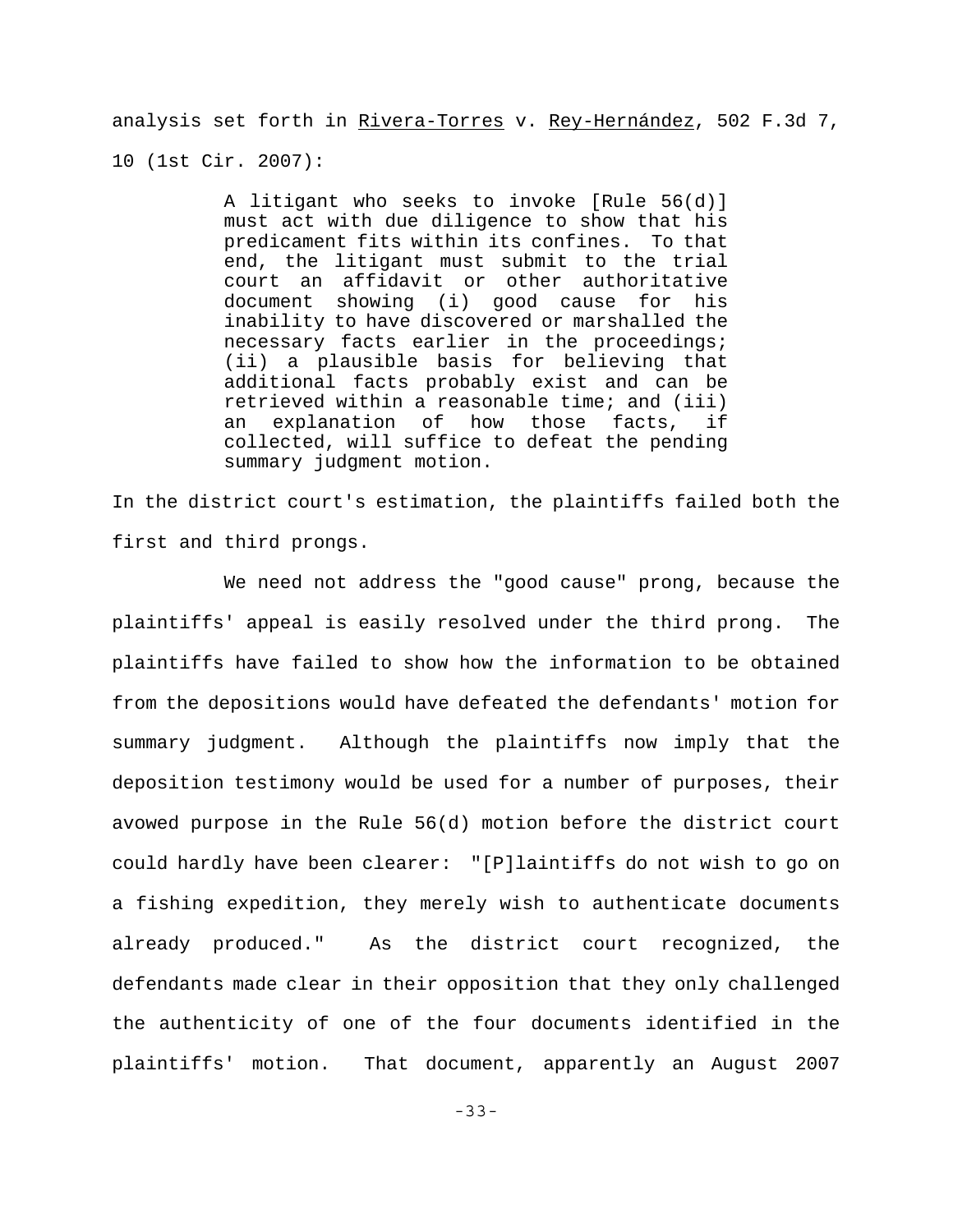invoice from Mas Flow to Freddy Montalvo for ten songs not named in the plaintiffs' complaint, makes no reference to UMG or Machete. Even assuming the document's admissibility, the plaintiffs have furnished no explanation for how it would militate against summary judgment.

We therefore conclude that the district court acted well within the purview of its discretion in denying the plaintiffs' Rule 56(d) motion for additional discovery. Similarly, the district court did not abuse its discretion in denying the plaintiffs' motion for reconsideration on this issue, as that motion merely rehashed the plaintiffs' original argument and identified no legal or factual error warranting reconsideration. See \$23,000 in U.S. Currency, 356 F.3d at 165 n.9 ("The repetition of previous arguments is not sufficient to prevail on a Rule 59(e) motion.").

### **2. Motion to Transfer**

Also during the course of the summary judgment proceedings, the plaintiffs moved to transfer this case to the District of Puerto Rico and consolidate it with a parallel lawsuit that they had recently filed in that district.<sup>16</sup> The plaintiffs sought transfer of the entire case, including claims against the

 $16$ The Puerto Rico lawsuit, filed on August 12, 2011, was later dismissed due to the plaintiffs' failure to serve process within the 120-day term provided by Fed. R. Civ. P. 4(m). See Martinez-Alicea v. LT's Benjamin Records, Inc., No. 3:11-cv-01795-CCC (D.P.R. Jan. 13, 2012).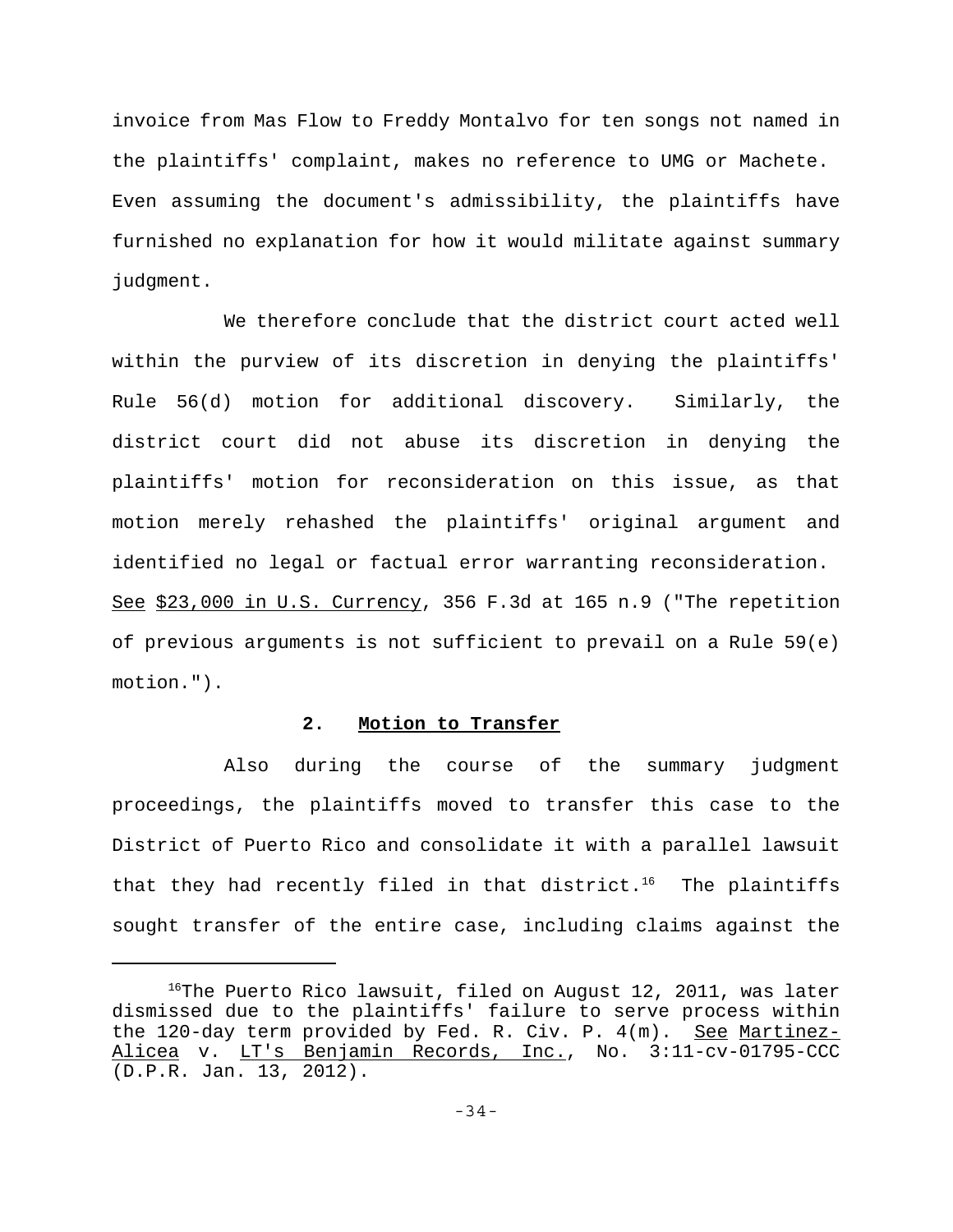Daddy Yankee and LT defendants (no longer parties to this appeal) previously dismissed for lack of personal jurisdiction. The district court denied this motion in its summary judgment order, reasoning that it was too late for the plaintiffs to request transfer as to those defendants who had already obtained dismissal for want of personal jurisdiction. With respect to the UMG defendants, the court found no lack of jurisdiction and therefore concluded that transfer was inappropriate under 28 U.S.C. § 1631, which provides for transfer when "there is a want of jurisdiction" and transfer is "in the interest of justice."

We agree with the district court's conclusion. As there was manifestly no "want of jurisdiction" with respect to the UMG defendants (the only remaining defendants), transfer under § 1631 was inappropriate. See Subsalve USA Corp. v. Watson Mfg., Inc., 462 F.3d 41, 43 (1st Cir. 2006) (explaining that § 1631 "furnishes a court that *lacks jurisdiction* over an action with a choice between transfer and dismissal" (emphasis added)). Moreover, transfer of this case would in any event not be "in the interest of justice" given our conclusion that the district court did not err in granting summary judgment to the UMG defendants. Cf. Britell v. United States, 318 F.3d 70, 75 (1st Cir. 2003) ("[I]f an action or appeal is fanciful or frivolous, it is in the interest of justice to dismiss it rather than to keep it on life support (with the inevitable result that the transferee court will pull the

-35-